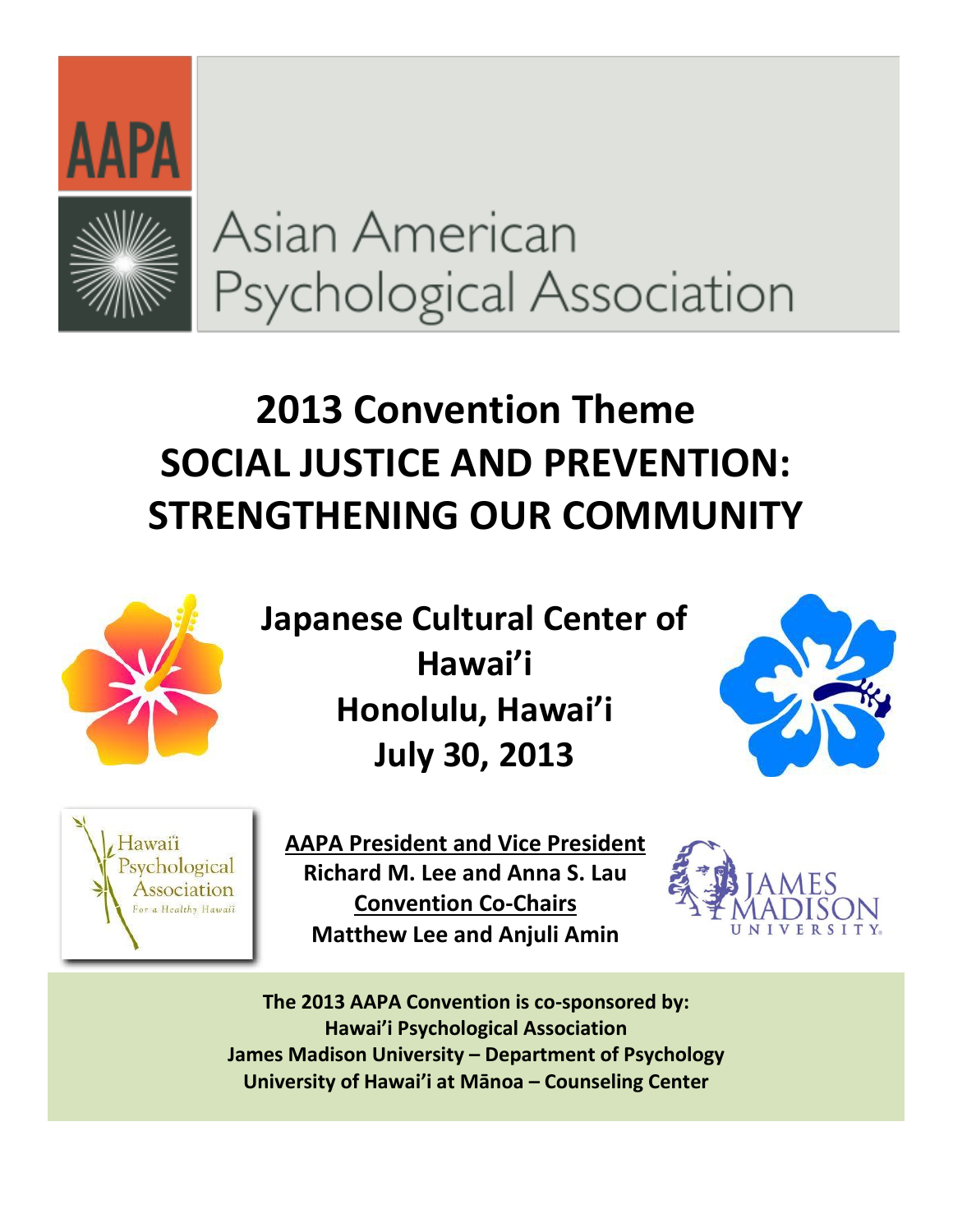## **Welcome to the 2013 AAPA Convention in Honolulu, Hawai'i!**

Aloha to AAPA members and convention attendees,

We are delighted to be hosting the 28<sup>th</sup> annual convention of the Asian American Psychological Association in beautiful Honolulu. This is a wonderful occasion to convene and learn from each other about exciting developments in Asian American psychology. As AAPA matures into its fifth decade as an organization, we hope to foster tighter connections between science, practice, education, and policy. For the first time, we will honor members making outstanding contributions in the areas of research, service, and leadership.

Our program knits these elements together within the theme of "Social Justice and Prevention: Strengthening Our Community." Our inspired convention co-chairs, Matthew Lee and Anjuli Amin, and their amazing team of volunteers have mounted a program featuring excellent scholarship, interactive workshops, and professional development and networking events. The program highlights translational research that informs prevention and social justice efforts, as well as model practices being implemented to strengthen Asian American and Pacific Islander communities. Please enjoy the convention, and find new ways to engage in AAPA. Visit our newly designed website which will allow us to connect and learn from each other in new ways. http://aapaonline.org.

*Mahalo, Anna'S.'Lau AAPA'Vice President,'2011:2013*

#### Greetings and aloha, everyone!

This year's convention theme is "Social Justice and Prevention." Our aim is to highlight relevant and stimulating topics reflecting the diversity of Asian American psychology to help us think and work in ways to promote social justice. To make the best of the day, be sure to skim the program and schedule to know what's happening. During our Early Bird reception, grab some breakfast, then participate in our special scavenger hunt where you can network with old and new colleagues, and try to win a prize of Hawaiian-themed delicacies. Our keynote panelist Warren Nishimoto will talk about the importance of strengthening the community through the use of oral history. Today's program offers Continuing Education credits, special lunch discussion groups, talks on the mental health of different Asian American communities, the mentor-mentee networking reception, and so much more. The day culminates with a pan-Asian/Hawaiian fusionthemed banquet where we will acknowledge our AAPA award recipients, honor the outgoing Executive Committee members, and inaugurate the new President and Vice President of AAPA!

We have some new surprises this year too: to accommodate the diversity of excellent proposals, we have TWO poster sessions! Plus, AAPA has a brand new Division on LGBTQ Issues, convening during the lunch hour. Also, there is also a special Race Card Project Contest  $-$  head over toward the Registration area to find out more.

This event would not be possible without the dedication and work of the AAPA 2013 Convention Committee. These professionals and students volunteered a tremendous amount of time and energy toward making this occasion a grand success. Their badges are marked with a special ribbon. Please take a moment to tell them "thank you" (or "mahalo")!

The strength of our organization and professional community relies on the depth of personal exchange and commitment, so we do hope you take the time to reconnect with your colleagues and develop new relationships with the impressive people you meet here today. We truly hope you have an invigorating and successful experience at this vear's convention. Aloha and welcome!

> *Matthew'Lee'and'Anjuli'Amin AAPA'2013'Convention'Co:Chairs*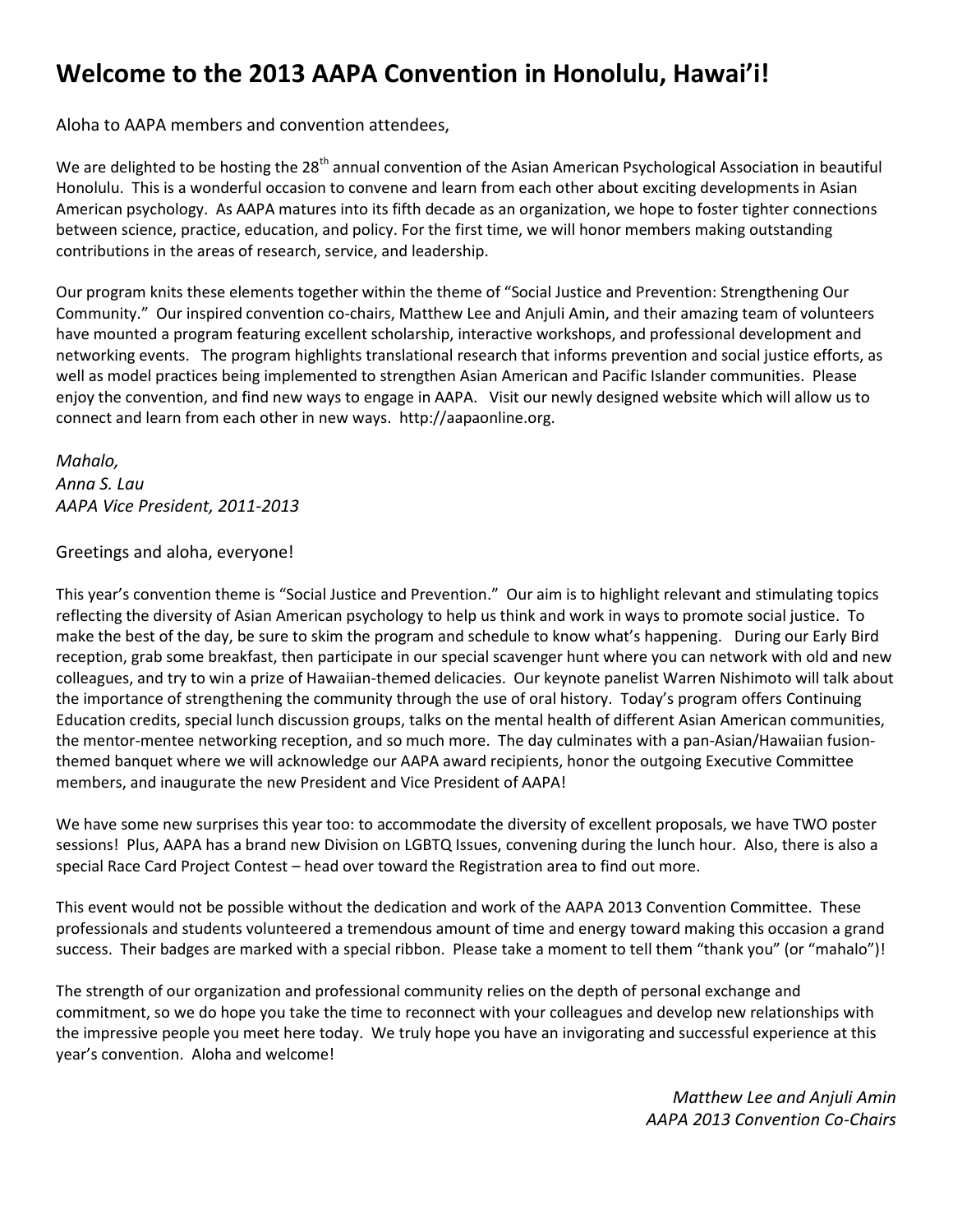#### **AAPA 2013 Convention Committee**

| Matthew Lee and Anjuli Amin           |
|---------------------------------------|
| Sarah Yi, Steph Pituc, and Akiko Kaji |
| Alex Borgella and Graciete Lo         |
| Shihoko Hijioka and Lali McCubbin     |
| Seung Yu and Nori Lim                 |
| Catherine Hsieh and Sherry Wang       |
| Ren Hong and Jennifer Chain           |
| Nicole Rider and EJR David            |
| Fanny Ng and Lovey Walker             |
| Anna S. Lau                           |
|                                       |

#### **AAPA%2013%Awards Committees**

| AAPA Awards                                             | <b>Chair:</b> Sumie Okazaki (chair, 2013)<br>Committee: Joel Wong, Y. Barry Chung, Yosh Kawahara, Jeff Mio, Christine<br>lijima Hall |
|---------------------------------------------------------|--------------------------------------------------------------------------------------------------------------------------------------|
| AAPA Fellows                                            | <b>Chair:</b> Sumie Okazaki (chair, 2013)<br>Committee: Y. Barry Chung, Yosh Kawahara, Jeff Mio, Christine Iijima Hall               |
| AAPA-APF Okura Mental<br>Health Leadership Award        | Chair: Gayle Iwamasa (chair, 2012)<br>Committee: Ann Marie Yamada, Christine Iijima Hall, Debra Kawahara                             |
| <b>Student Travel and</b><br><b>Dissertation Awards</b> | <b>Chair:</b> Grace Kim (chair, 2013)                                                                                                |

A very special thanks goes to Richard M. Lee, Kevin Chun, and Christine Iijima Hall, among others, who donated to this year's Student Travel Fund. Your support helps to encourage the attendance of the future leaders in our field!

#### **AAPA 2013 Convention Program Reviewers**

Tae Hyuk (Brian) Keum Grace S. Kim Selena Kohel Christine Kwan Liz Lee Ya-Shu Liang Zeb Lim Huiting Liu Lali McCubbin Jeff S. Mio

Eliza Noh Alana R. Russaw Frances Shen Rachel Sing-Kiat Ting William Tsai Meifen Wei Chak Wong Melinda Wong Ivan&Wu Xue (Yidan) Zhang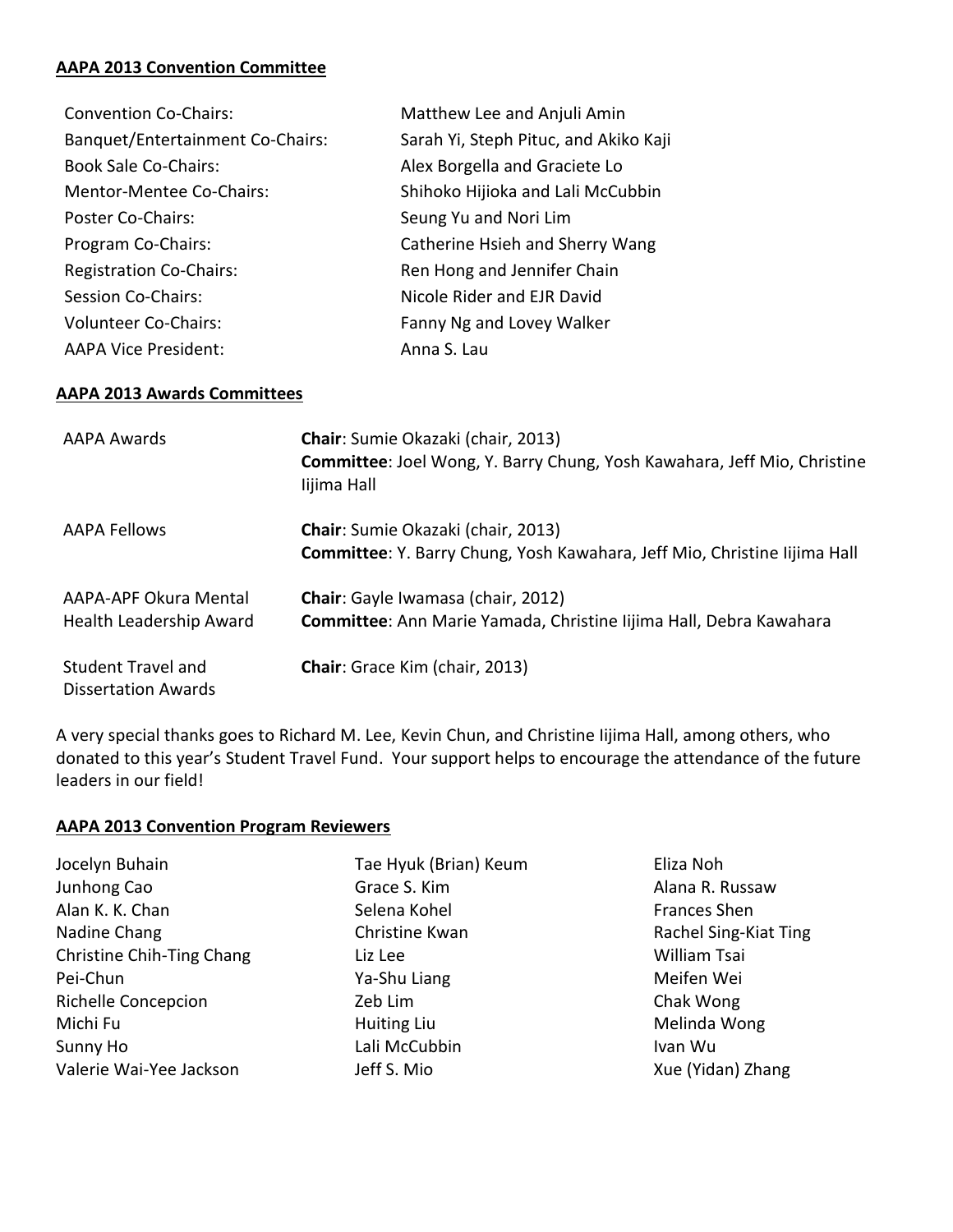#### **AAPA%2013 Convention%Poster%Session%Judges**

Tina&Bryant Alice Cheng Lillian Chiang **Helen Hsu** Wei-Chin Hwang DJ Ida

#### **AAPA 2013 Convention Volunteers**

Linya (Hayden) Cheng Zhen Cheng Na-Yeun Choi Saengthong Douangdara Sunny Ho Jennifer Hsia **Yue Huang** Kayi Hui Alicia&Ibaraki Brian Keum Jin&Kim Robert Klacansky

Derek Iwamoto Linda Juang Grace Kim Chu Kim-Prieto Kimberly Langrehr Anna&Lau

Joyce Lee Ariane Ling Chuck Liu Priscilla Lui Kaitlyn Masai Zhulin Mo Shruti Mukkamala Joe Nee Caren Nguyen Jan Okabe Marisa Perera Lainie Posecion

Jennifer Manongdo Sumie&Okazaki Natasha Olmos Anne&Saw Christine Yeh Brandon&Yoo

Manmeet (Mini) Rattu Jason Reynolds Sable Smith Chun Su **Trang Tran** William Tsai Brianna J. Werner Joanne Wong Jenny Wu Min Ji Yang Elizabeth&Yu

- **AAPA 2013 Book Drive Sponsors**
- American Psychological Association Cambridge University Press Heyday Wiley & Sons Lee&&&Low LFB Scholarly Publishing **New Press** Paradigm Publishers

Polity Press South End Press Stanford University Press Teachers College Press **Tuttle Press** University of Minnesota Press World Trust Education Dr. Pamela Hays

## **Thank you to our sponsors!**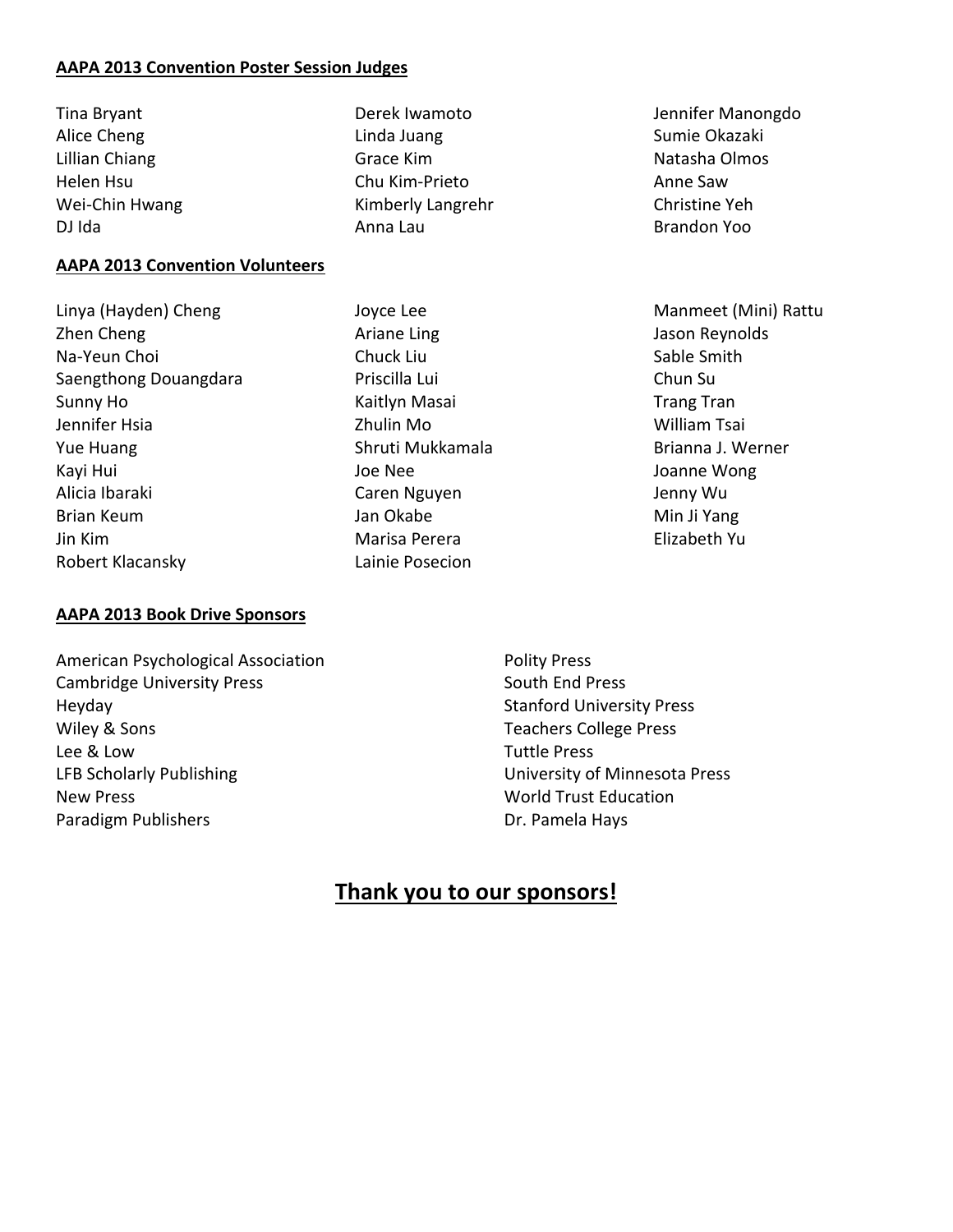## **Convention Day Details**

Japanese Cultural Center of Hawai'i 2454 S Beretania St. #101 Honolulu, HI 96826 808.945.7633; email: info@jcch.com

#### **Driving%Directions from%the%Honolulu International%Airport to%the%Japanese%Cultural%Center**

- $\bullet$  Take ramp I-H-1 E
- Keep right at fork, follow signs for Interstate H1 E/Waikiki/Honolulu and merge onto I-H-1 E
- Exit 24 A to merge onto Bingham St.
- Continue onto Kaialiu St.
- Turn right on S Beretania St.
- The Japanese Cultural Center of Hawaii is on the right at 2454 S Beretania St. #101

Parking at the conference center will be \$5.

After the convention, join us at 7pm for the annual AAPA Banquet, this year at **The Willows** Restaurant (901 Hausten St., Honolulu, HI, 96826; phone: 808.952.9200), which is a 10-minute walk from the conference.

#### **Directions%from%the%Japanese%Cultural%Center%to%the%Willows%Restaurant**

- $\bullet$  Head southeast on S Beretania St. (174 ft)
- Turn right to cross the street into the parking lot of Long's Drugs; walk to the stoplight on S King St (302 ft). Turn left on S King St (30 ft)
- Turn right onto Hausten St (489 ft)
- Willows Restaurant is on the left at 901 Hausten St.

Valet parking at the Willows is available for \$3.

The after-party will start after 9.30pm at King's Korner Sports Bar & Grill (2334 S King St., Honolulu, HI 96826, phone: 808.941.5509), with free karaoke all night long! It will take about 10-15 minutes to walk from the Willows. From the Willows, walk north .1 mile on Hausten Street toward S King St to the first intersection, where you will see Moiliili Park on your left. Then, turn left on South King St, walk a few minutes (.1 mile) to Isenberg Street. Cross the street, and then you will see the King's Korner on the right next to Kozo Sushi.

#### **Food%throughout%the%Day%and%Dining Options**

AAPA will provide a continental breakfast and afternoon snack. For those who ordered a box lunch, bring your lunch ticket to the Manoa Grand Ballroom to pick up your lunch. You will also be able to make a limited number of on-site lunch purchases. Lunch is also available offsite; however every onsite lunch purchase helps to offset convention costs, so consider buying a delicious lunch at Japanese Cultural Center!

#### **Continuing Education Units**

This year, AAPA partnered with Hawai'i Psychological Association (HPA) to provide Continuing Education credits at the convention. HPA is an APA-approved CE sponsor. We have four outstanding sessions qualified for CE credits, each marked with a "[CEU]" in the program notes below. Each session is one hour long and the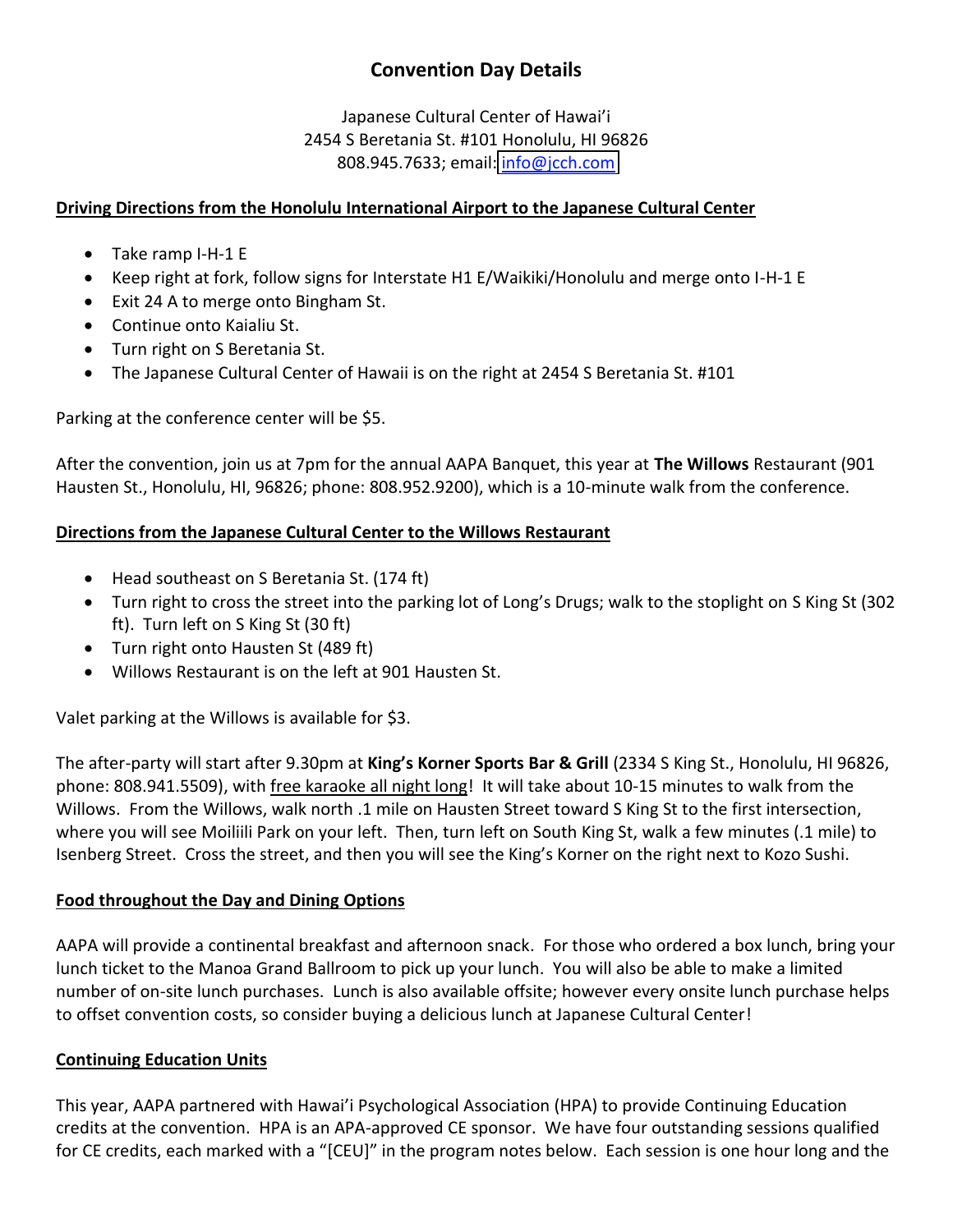fee is \$30 per session. You must stay for the entire session to sign-in and sign-out in order to receive CE credit. On-site registration is available at the registration area.

The CE programs are co-sponsored by the Hawai'i Psychological Association. The Hawai'i Psychological Association is approved by the American Psychological Association (APA) to sponsor continuing education for psychologists. HPA maintains responsibility for the program and its content. Participants will be provided with documentation of CE credits. Complaints should be directed to Rosemary Adam-Terem, CE Administrator, HPA, P.O. Box 833, Honolulu HI 96808.

*Important Notice:* Those who attend the workshops, sign in and out, and complete and submit the evaluation forms will receive continuing education credits. Please note that APA CE rules require that credit is only given to those who attend the entire workshop. Those arriving more than 15 minutes after the scheduled starting time of the workshop or leaving before the workshop is complete will *not receive CE credits.*

Please visit [www.apa.org/ce](http://www.apa.org/ce) for more information regarding HPA/APA CE Rules and Grievance Procedures.

#### **Book%Sale**

All purchases made at the Book Sale will help fund AAPA student travel to next year's convention. This year, we received 79 donations (78 books, 1 DVD) from 15 publishers and one author. American Psychological Association, Cambridge University Press, and Wiley & Sons were the most generous donors, each contributing over 10 books to our Book Sale. Several 2013 releases will be available for purchase, including: *Internationalizing Multiculturalism* (APA), *Connecting Across Cultures* (APA), *Identity, Community, and Learning* Lives in the Digital Age (Cambridge University Press), and Social Studies, Literacy, and Social Justice in the *Common Core Classroom* (Teachers College Press). F or those of you shopping for your *keiki* (the Hawaiian term for "children"), we have several children's books to select from, including A Song for Cambodia, Auntie *Yang's Great Soybean Picnic, Shining Star (all from Lee & Low) and three copies of Asian Children's Favorite Stories:'A'Treasury'of'Folktales'from'China,'Japan,'Korea,'India,'the'Philippines,'Thailand,'Indonesia'and' Malaysia* (Tuttle Publishing).

Deep discounts from retail price are available throughout the day  $-$  so don't miss the Book Sale in the Lanai!

#### **The NEW AAPA Website!**

Jeff Lin from Bust Out Solutions will be on hand throughout the day in the Lanai to offer AAPA members guidance on how to navigate the brand new AAPA website. If you are not yet a member of AAPA – what are you waiting for? Sign up today! Head over to aapaonline.org to see what's happening!

#### **The 2014 AAPA Convention**

Are you so excited about this year that you're ready to sign up to help at next year's convention? That sounds like someone we want on our team! Next year's AAPA Convention will be held in Washington, DC. If you are interested in joining the team, please email Anjuli Amin at  $\frac{1}{2}$ amin.anjuli@gmail.com.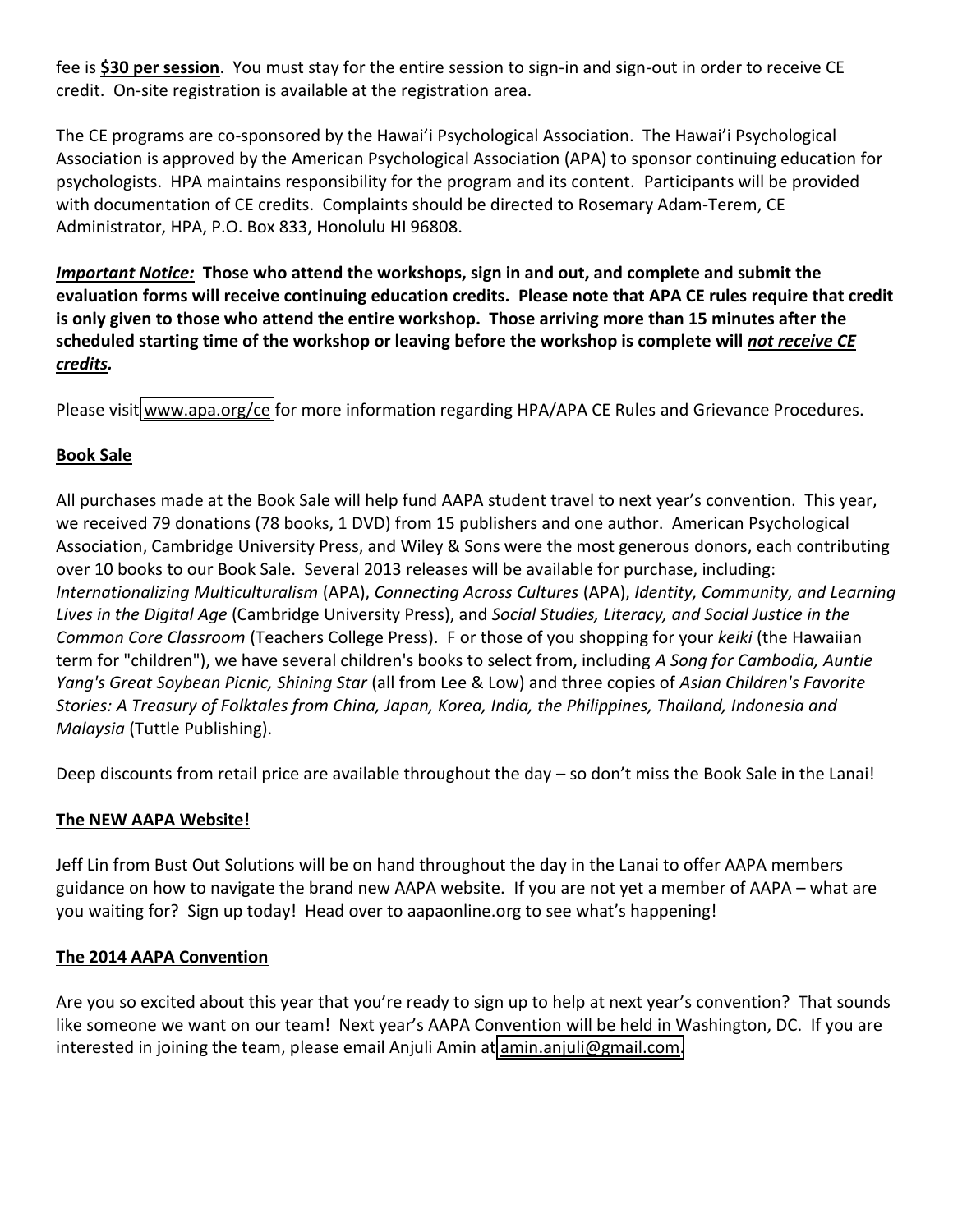## **Layout of Japanese Cultural Center**

Note that at different times of the day, the Manoa Grand Ballroom will be split into two sections, below marked "1" and "2." Be sure to find the right section when you enter the ballroom!



For nursing mothers, there is a private lactation area upstairs. Please follow the signs or ask a Convention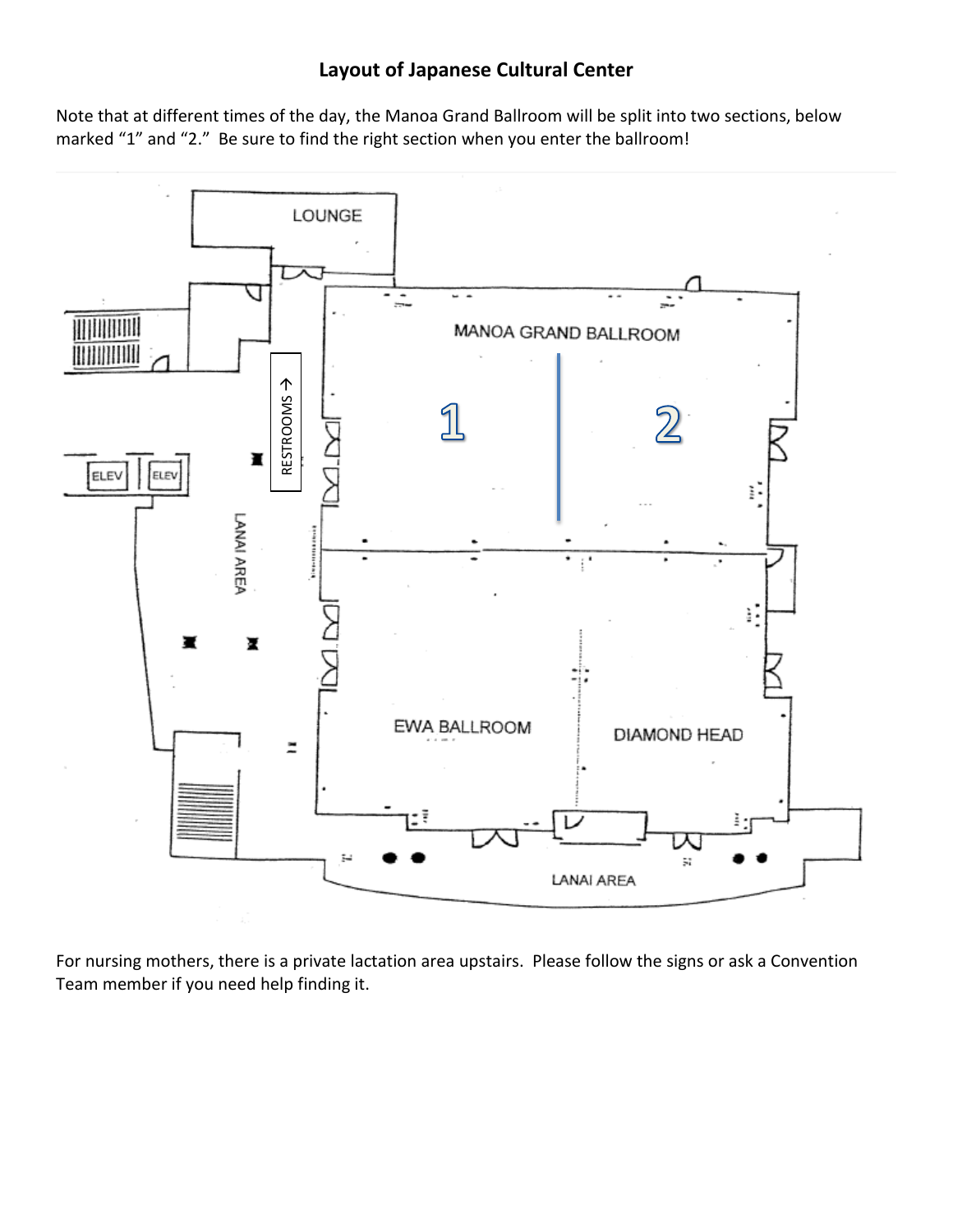### **2013 AAPA Convention Schedule**

*Convention Theme: "Social Justice and Prevention: Strengthening Our Community"* 

**Registration:%Starting%7:30am Early%Bird%Reception%and Breakfast Manoa Grand Ballroom** 

Collect your registration information, then head over to the main ballroom to meet old and new friends, and grab some breakfast. The early bird reception is a relaxed environment and great networking opportunity, especially for students and early career professionals. This year's reception features a scavenger hunt, where winners will receive a deluxe goodie bag full of Hawaiian treats.

> **Welcome and Announcements: 8:45am - 9:10am Manoa%Grand Ballroom**

Opening remarks by Matthew Lee and Anjuli Amin, 2013 AAPA Convention Co-Chairs Greetings by Dr. Richard M. Lee and Dr. Anna S. Lau, AAPA President and Vice President Announcements about the conference by Matthew Lee

#### **Keynote%Presentation:%%9:10am%ʹ 10:10am Manoa%Grand%Ballroom**

Since 1976, the Center for Oral History (COH) at the University of Hawai`i at Manoa, has conducted, transcribed and disseminated life history interviews with individuals who witnessed first-hand various aspects of Hawai`i's multicultural history. COH has interviewed more than 850 men and women on a variety of historical, political, and cultural topics, and deposited in archives and libraries a collection of over 40,000 transcript pages. The interviews have been conducted and are organized along various historical and cultural themes, such as communities in transition; historical events such as World War II, the 1946 tsunami, and the closing of sugar plantations; the lifestyles of Native Hawaiians and the various ethnic groups that came to Hawai`i's shores, such as Chinese, Japanese, Portuguese, Koreans, Okinawans and Filipinos; occupations such as pineapple and sugar field work, taro farming, and lei making; and organizations such as Palama Settlement. **Warren Nishimoto**, COH's director since 1983, will speak on a few of the many projects he and his staff have completed, as well as the contributions the interviews have made to our knowledge and understanding of the past.

Moderator: Anjuli Amin, PhD

## **Poster%Session%#1:%10:15am%ʹ 11.15am\***

**Lanai**

\*Presenters for Poster Session #1 should put up their posters any time in the morning until the session, and should take down their posters by the lunch hour.

- 1. A Bioecological Model for Transnational Adoption (Joanna Maung, Jessica Marshik, Michelle Farrell, *Shavern'Browne,'Soo'Whan'Choi'&'Matt'Anderson)*
- 2. A Qualitative Exploration of Weight, Eating, and Body Image Issues Among AAPI College Students in the Context of Culture (Ya-Shu Liang, Danielle Delany & Lauren Gin)
- 3. An Evaluation of the Impact of Culture-Specific Risk Factors and Emotion Regulation Strategies on Psychological Distress and Maladaptive Behaviors Among Asian Americans (JooHyun Lee & Tamara' *Loverich)*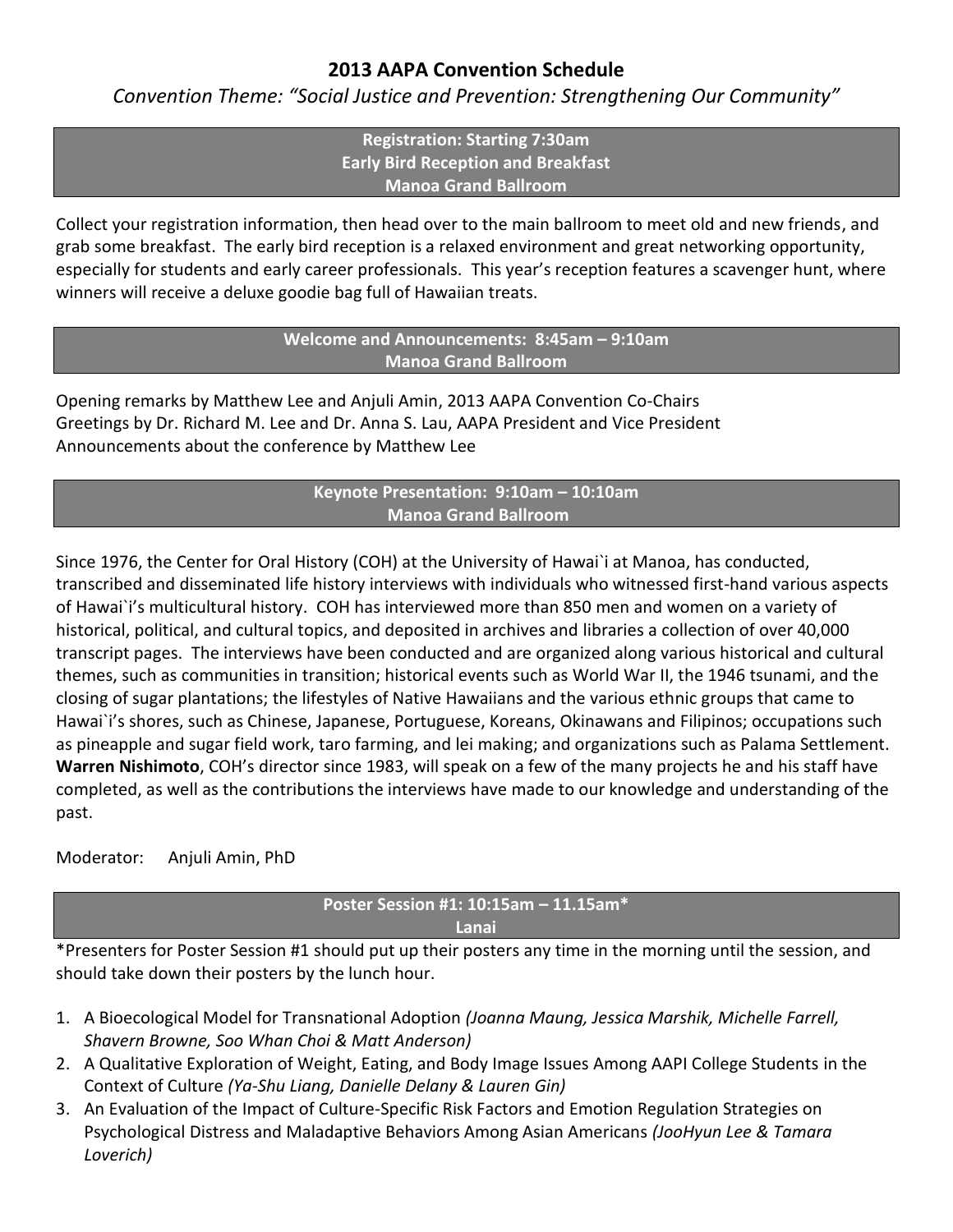- 4. Asian Images in the Media (Darcy Ing, Jeffrey Mio, Michi Fu, Derek Iwamoto & Debra Kawahara)
- 5. Community Counseling Competence: An Interdisciplinary Collaboration Model to Address Domestic Violence&and&Sexual&Assault&*(Shu'Fen'Chang)*
- 6. Counselors' Experience of Home-Based Bereavement Service in Taiwan (Ya-Feng Hung & Hao-Cheng Lo)
- 7. Drive for Thinness and Bulimic Symptoms in Asian and European American Females: Examining the Roles of Interpersonal Influences and Perfectionism (Elizabeth Yu)
- 8. Effects of Outreach Service to Improve Senior Asian Immigrants' Attitudes and Behavior to Seek Psychological&Help&*(Junhong'Cao)*
- 9. Ethnic Differences in Public Attitudes Towards Government Assistance and Judicial Leniency Mental Illness Laws (Chak Wong)
- 10. Evaluation of Attachment Patterns Among Chinese, Cambodian, and European-Americans Using the ECR-R Scale&*(Sheila'Henderson'&'Juliana'Yam)*
- 11. Exploring Body Image Issues in Asian Men: Endorsement of Western Media Ideals, Cultural Influences, and Drive for Muscularity (Tae Hyuk Keum, Stephanie Wong, Cirleen DeBlaere & Melanie Brewster)
- 12. Filipino and Filipino American Perspectives on Community Mental Health Needs: Exploring "Community Wellness" Survey Responses From Sexual Minorities and Mental Health Providers (Jeannie Celestial, Janice *Habarth,'Rowena'Gomez'&'Lainie'Pocesion)*
- 13. Generational Difference Among Hmong Americans (Pa Der Vang)
- 14. Internalized Homo-Negativity Mediates Impact of Social Constraint and Parental Attitudes on Wellbeing Among Asian LGB Persons (Frances Shen, Brianna Werner, Brittany Sievers & Rebecca Goldsborough)
- 15. Men's Perceptions of and Preferences for Women's Body Size: An International Comparison of Chinese Men in the U.S. and Hong Kong (*Erica Fung, Terece Bell, Nicholas Noviello & Michi Fu)*
- 16. More Than Assertiveness: Development and Initial Validation of the Face and Collectivism Evaluation (FaCE)&Scale&*(P.'Priscilla'Lui'&'David'Rollock)*
- 17. Motivational Patterns and Related Psychopathology in Chinese Patients with Eating Disorders (Yue Huang)
- 18. Perceptions of Sibling Relationships and Birth Order Among US College Students of Asian Descent (Kaidi *Wu,'Jackie'Kim,'Stephanie'Kim,'Teresa'Nguyen'&'Donna'Nagata)*
- 19. Perspectives on Psychological Well Being in Chinese American Youth (Without Opening Their Diary) (Huijun *Li'&'Chieh'Li)*
- 20. Perfectionism and Loneliness as Predictors of Depressive and Anxious Symptoms in Asian and European Americans: Do Self-Construal Schemas Also Matter? (Emma Kahle)
- 21. Perfectionism, Perceived Family Perfectionism, and Adherence to Asian Values in Asian Indians (Bindu *Methikalam,'Kenneth'Wang'&'Robert'Slaney)*
- 22. Pulling Back the Curtain: Studies of Psychotherapy Process, Ethnic Match/Mismatch, and Asian Americans *(Alicia'Ibaraki)*
- 23. Qualitative Analysis of Perceived Stereotypes Among Chinese Immigrants with Schizophrenia (Jenny Kim, *Taehyuk'Brian'Keum,'Robin'Hardin,'Yu'Chak'Sunny'Ho'&'Seohyun'Hera'Kim)*
- 24. Racism Related Stress, Anxiety, and Depression Among Asian Americans: Ethnic Identity as a Moderator *(Charles'Liu)*
- 25. Social Connectedness, Language Discrimination, Internalized Pressure, Stereotype Threat and Psychological Distress for Chinese International Students (Jennifer Chain, Gordon Nagayama Hall & Alisia *Caban)*
- 26. The Differential Effects of Emotion Regulation and Cultural Values on Self-Disclosure Among Asian Americans and Latinos (Janet Chang)
- 27. Why Are Asian American Men Less Socially Skilled? Examining the Moderating Effects of Loss of Face and Social Monitoring (Chun Su, Gloria Wong, Nilpa Shah, Anjana Devaraj, Thanh Nguyen, Kevin Wong & *Megan'Dunn)*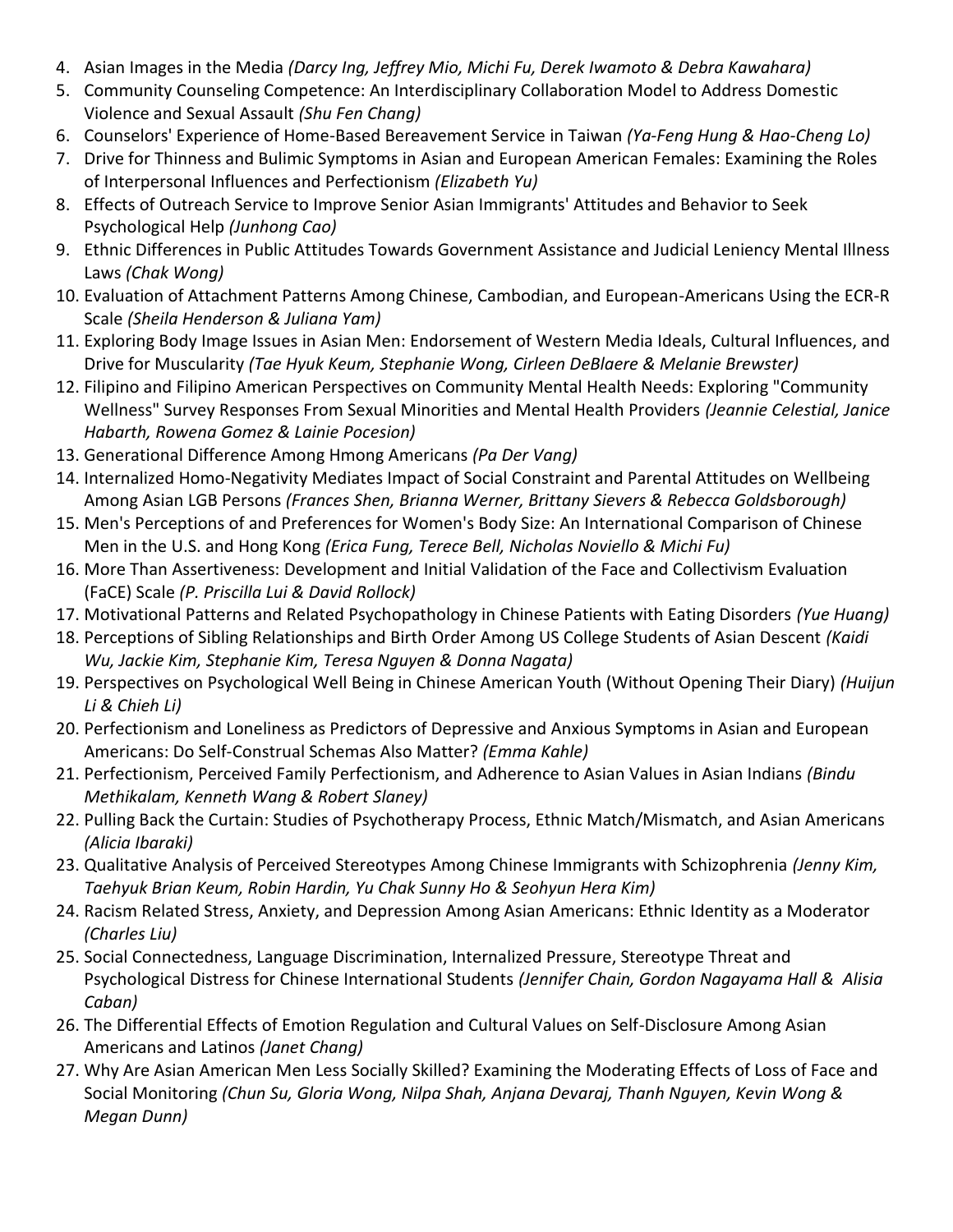#### Manoa Grand Ballroom 1

**AAPA Invited Session** – Kānaka 'Ōiwi Issues and Perspectives on Health and Well-Being: Keawe'aimoku and I Ola Lahui: Rural Hawai'i Behavioral Health [CEU – 1.0 unit available]

*:ŽƐĞƉŚ<ĞĂǁĞ͛aimoklu'Kaholokula,'PhD,'University'of'Hawaii'at'Manoa'ʹ Department'of'Native* Hawaiian Health, and Robin Miyamoto, PsyD, I Ola Lahui: Rural Hawai'i Behavioral Health

Kānaka 'Ōiwi (Native Hawaiians) are thriving and enduring as they double in population size over the next 40 years and revitalize their traditional values and practices to promote healthy and self-sufficient communities. Despite over a century of U.S. occupation, they continue to maintain their unique identity and assert their indigenous prerogatives and aspirations. Juxtaposed to their revitalization and self-determination efforts are sociocultural and socioeconomic challenges that test their resolve and resiliency. In negotiating these struggles, they are placed at risk for physical (e.g., obesity, diabetes, and heart disease) and mental health (e.g., alienation, depression, and substance abuse) problems. Studies indicate that acculturative, psychosocial (e.g., discrimination), and socioeconomic stressors are associated with increased risk for suicidal ideations, depression, substance use (e.g., tobacco, alcohol, and illicit drugs), hypertension, diabetes, and heart disease in Kānaka 'Ōiwi. Community-based participatory research (CBPR) projects in Hawai'i have shown that community-based, culturally-relevant prevention strategies can improve health outcomes for Kānaka 'Ōiwi and other Pacific Islanders. They point to the need for innovative prevention and treatment paradigms that account for the unique challenges faced by indigenous people; that integrate their explanatory models of health and healing; and that actively involve their families and communities. This presentation will 1) present the social determinants of, and contemporary challenges to, Kānaka 'Ōiwi health and well-being, 2) Kānaka 'Ōiwi conceptions of health and well-being, and 3) assessment and treatment strategies to promote Kānaka 'Ōiwi health and well-being. To highlight the aforementioned aims, a health psychology clinical case will be presented and discussed that illustrates how sociocultural and psychosocial stressors lead to, and maintain, physical and mental health problems and how the application of culturally-relevant strategies can enhance positive treatment outcomes. Several challenges to, and opportunities for, the provision of psychology services to indigenous populations will also be discussed, such as the real-world applicability and durability of existing psychological treatment paradigms. Because Kānaka 'Ōiwi share common challenges and experiences with other indigenous people as they collectively return to mauli ola (optimal health and well-being) in their ancestral homelands, this presentation has implications for other indigenous groups, such as Native Americans and Alaska Natives.

#### Manoa Grand Ballroom 2

**AAPA Invited Session** – Activating Membership through Mentorship: A Collaborative Dialogue to Enhance Division Membership

*Anjuli'Amin,'PhD,'Chair,'AAPA'Division'on'South'Asian'Americans,'Edward'Hines'Jr.'VA'Medical'Center Ivy'K.'Ho,'PhD,'Chair,'AAPA'Division'on Women,'University'of'Massachusetts:Lowell* Fanny Ng, MA, Chair, AAPA Division on Students, University of MA, Boston

*Gregory'Desierto,'MA,'AAPA'Division'on'Filipino'Americans,'CA'School'of'Professional'Psychology* "Division this, division that." As AAPA continues to grow, so too do its specialty Divisions (Division on Students; Division on Women; Division on South Asian Americans; Division on Filipino Americans). With the recent formation of these Divisions comes the challenge of meeting the unique needs of each division's members. Ongoing discussion and collaboration among Division leadership has highlighted the importance of mentorship in meeting the professional and personal needs of its members. Multiple Divisions have begun to implement programs aimed at mentoring members to carry forth the mission of AAPA in their roles as mental health professionals. However, to this day efforts to institute mentorship programs have encountered a variety of challenges, e.g., lack of interest, time, or energy. It is with such challenges in mind that Division representatives seek to better understand the role of mentorship in its members' professional development. What factors, internal or external, contribute to these challenges? How might Divisions actively engage their members in the roles of both mentor and mentee? Do we continue to uphold traditional mentorship structures and methods of networking? How do developments in communication impact our ideas of networking? This session, led by representatives from each AAPA Division, seeks to explore issues related to mentorship, focusing specifically on the identification of strategies that may enhance the quality of membership within the Divisions and AAPA overall.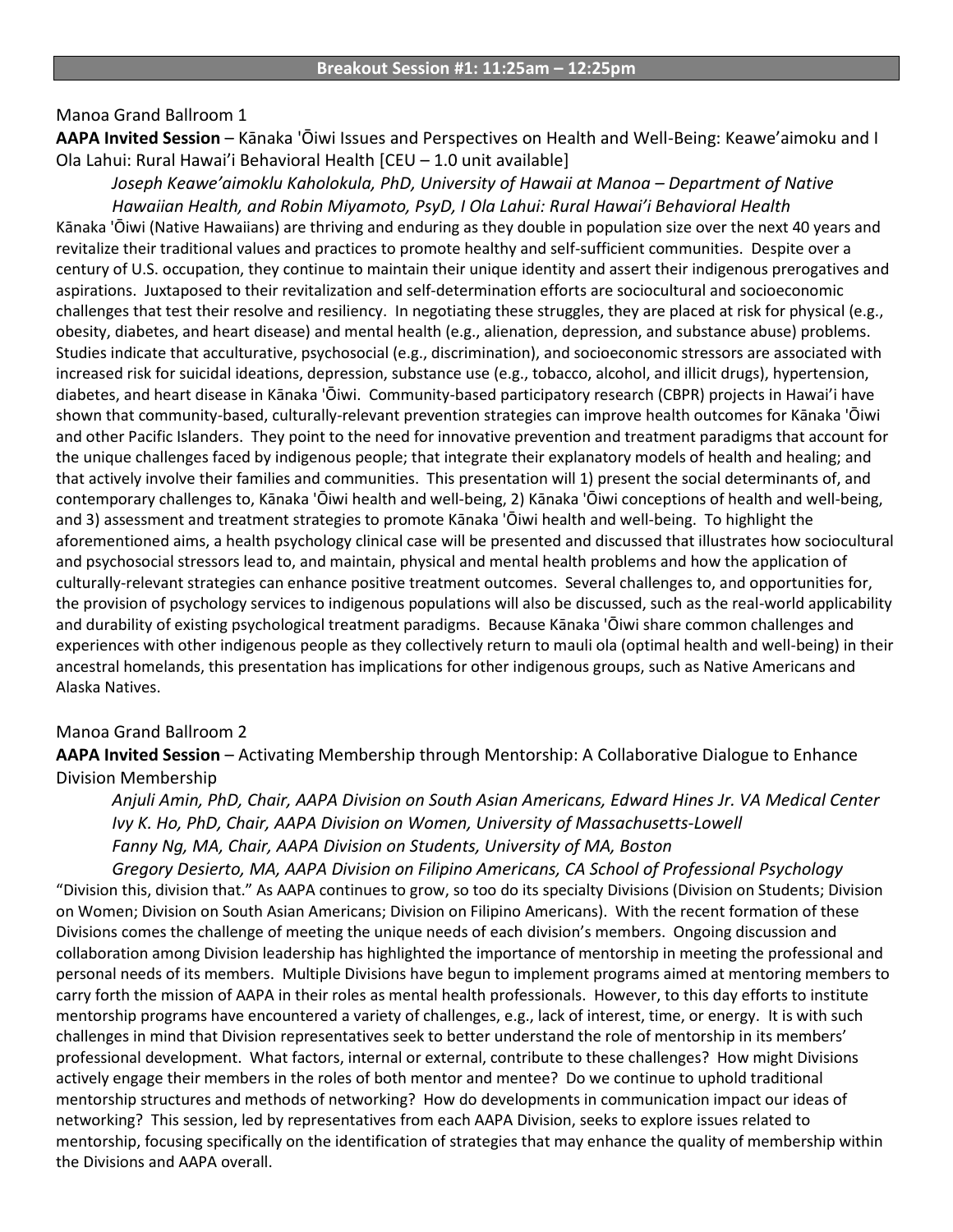#### Lounge

#### **Interactive Session** – Asian American Women and Leadership

*Sumie'Okazaki,'PhD,'New'York'University;'Doris'Chang,'PhD,'The New'School'for'Social'Research;'Anne' Saw,'PhD,'University'of'California,'Davis*

This interactive session aims to facilitate a discussion among participants on the topic of Asian American women's leadership. According to a recent report commissioned by the Center for Asian Pacific American Women, Asian American women are consistently underrepresented in leadership positions in every sector from corporate, non-profit, government, to education. Much of the past literature has focused on Asian cultural values (e.g., deference to authority, humility, promoting harmony and avoiding conflict) as the primary lens through which to understand Asian Americans leadership. With respect to women and leadership, there is ample discourse on gender-stereotypic expectations as well as work-family balance concerns that compromise female leadership. Much discussion has focused on class privilege that enables successful (White) women to speak authoritatively on family-work life balance and "having it all." However, Asian American women who assert themselves in the public eye are also not immune to criticisms; Michelle Rhee, former chancellor of the Washington DC public schools, and "Tiger Mother" Amy Chua are recent examples. The session aims to create a forum for the conference attendees (men and women) to think critically about the intersection of gender, race, and power that frequently shape dilemma for Asian American female professionals. Examples of discussion questions include the following: Why do leadership positions feel "unnatural" to Asian American women? What expectations do we have for ourselves/each other as that reinforce stereotypes and contexts that make leadership challenging? Do women feel the need to downplay their Asian-ness in the way that some White women have chosen to adopt more masculine leadership styles? How do our professional organizations perpetuate gendered and cultural stereotypes that challenge Asian American women in leadership? By initiating and facilitating an interactive dialogue among the participants, we hope to promote empowerment, support, and creative solutions among Asian American women professionals and students.

#### Ewa&Ballroom

**Symposium** – Understanding Mental Illness Stigma Dynamics to Improve Mental Health Disparities among Asian Americans  $[CEU - 1.0$  unit available]

*Zhen Hadassah'Cheng,'MS,'University'of'Oregon;'Graciete'Lo,'PhD,'University'of'Hawaii;'Lawrence' Yang, PhD, Mailman School of Public Health* $-C$ olumbia University; Gordon Hall, PhD, University of *Oregon*

Asian Americans and Pacific Islanders (AAPI) encounter various cultural barriers as they seek mental health services, in particular that of mental illness stigma. This symposium will highlight recent interdisciplinary innovations in research examining mental illness stigma as it relates to preventive efforts to reduce stigma and to narrow the mental health disparity among the AAPI community.

#### Diamond Head Ballroom

**Symposium** – Domestic Violence in Asian Mail-Order Brides: From Research to Clinical Practice [CEU – 1.0 unit available]

#### Eddie Chiu, PhD, Richmond Area Multi-Services; Lauren Mai, PsyD, Richmond Area Multi-Services; *Namita'Mangalath,'MPsy,'Alliant'International'University*

This symposium focuses on domestic violence in Asian mail-order brides (also called international brides/picture brides/out-of-town brides). The historical context, current trends, and prevalence of domestic violence among Asian immigrant/mail-order brides will be examined. Presenters will share their experience on working with Asian mail-order brides in the CalWorks program. Characteristics and risk factors for domestic violence in Asian mail-order brides will be discussed with case examples. Both clinical and research implications will follow.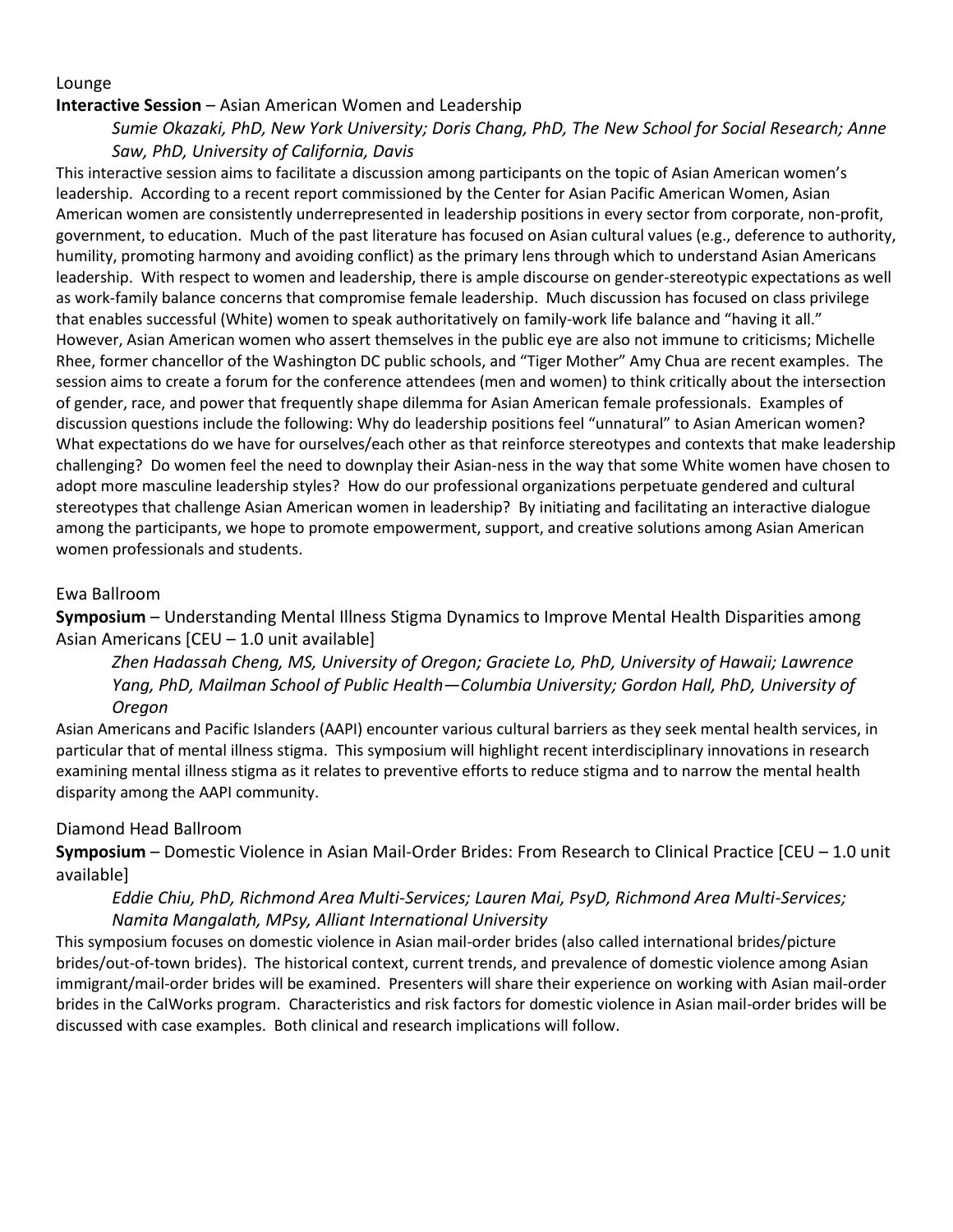#### **Lunch:%12:35pm%ʹ 1:35pm Lunch meetings in designated rooms below**

Box lunches will be available in the Manoa Grand Ballroom. There will also be open space to meet friends and enjoy your meal in the Manoa Grand Ballroom.

You can also grab your lunch and join one of the discussion groups! Note that some rooms will have multiple group meetings, so be sure to find the correct corner of the room for your group.

| Manoa Grand Ballroom 2 | Division on South Asian Americans: Meet and Greet                    |
|------------------------|----------------------------------------------------------------------|
| Lounge                 | Division on Students: Meet and Greet                                 |
| Diamond Head Ballroom  | Asian American Journal of Psychology, topic: publishing a case study |
|                        | AAPA Leadership Fellows: Information session                         |
| Ewa Ballroom           | Division on Filipino Americans                                       |
|                        | Division on LGBTQ Issues (NEW DIVISION!)                             |
|                        | Division on Women                                                    |
|                        |                                                                      |

**Breakout%Session%#2:%1:45pm%ʹ 2:45pm**

#### Manoa Grand Ballroom 1

**Symposium** – Informing Prevention Efforts with Emerging Findings from the ACES Study *Anna'Lau,'PhD,'UCLA;'Diem'Julie'Nguyen,'BA,'UCLA;'William'Tsai,'MA,'UCLA;'Jennifer'Manongdo,'PhD,' UC'Davis'Department'of'Psychology;'Sisi Guo,'BA,'UCLA*

The ACES study seeks to identify stressors facing Vietnamese American (VA) youth, coping strategies that lead to risk versus resilience, and factors that moderate links between stress, coping, and mental health. To maximally inform prevention science, ACES includes: (1) a prospective design to constrain causal interpretations, (2) interview methods that isolate objective stress from subjective distress associated with life events, and (3) multiple reference groups (European American, rural/urban Vietnamese) to help disentangle the influences of immigrant/minority status, social context, and heritage culture. This symposium presents data from the first ACES cohort of over 1000 adolescents that will help tailor prevention efforts.

#### Manoa Grand Ballroom 2

AAPA Invited Session - From Polemic to Practice: Building Alliances and Collaborations between Asian American Psychology and Asian American Studies

*Richard'M.'Lee,'PhD,'Department'of'Psychology'ʹ University'of'Minnesota;'Mary'Yu'Danico,'PhD,' Psychology'and'Sociology'Department,'California'State'Polytechnic'University,'Pomona;'Kevin'Chun,'* PhD, Department of Psychology and Asian American Studies, University of San Francisco; Min Song, *PhD,'English'Department'ʹ Boston'College*

There is growing concern that Asian American psychology and other behavioral science scholars are neither interested in nor welcomed by the Association for Asian American Studies (AAAS). Behavioral scientists, particularly quantitatively oriented scholars, often perceive AAAS as a humanities-driven enterprise that does not value or appreciate the merits and contributions of quantitative research. This exclusion or marginalization of behavioral science, whether real or not, is troubling since the lack of integration of knowledge by all parties limits the progress of scholarship as each perspective can inform the other. Moreover, greater collaboration across disciplines can better inform and shape public policy, laws, and practices. By bringing together Asian Americanist scholars from diverse disciplines, including English, Sociology and Psychology, each presenter will (a) explicate how one's field of study can inform the other fields, (b) explore points of commonality, and (c) suggest ways in which alliances and collaborations can be established to further Asian American scholarship.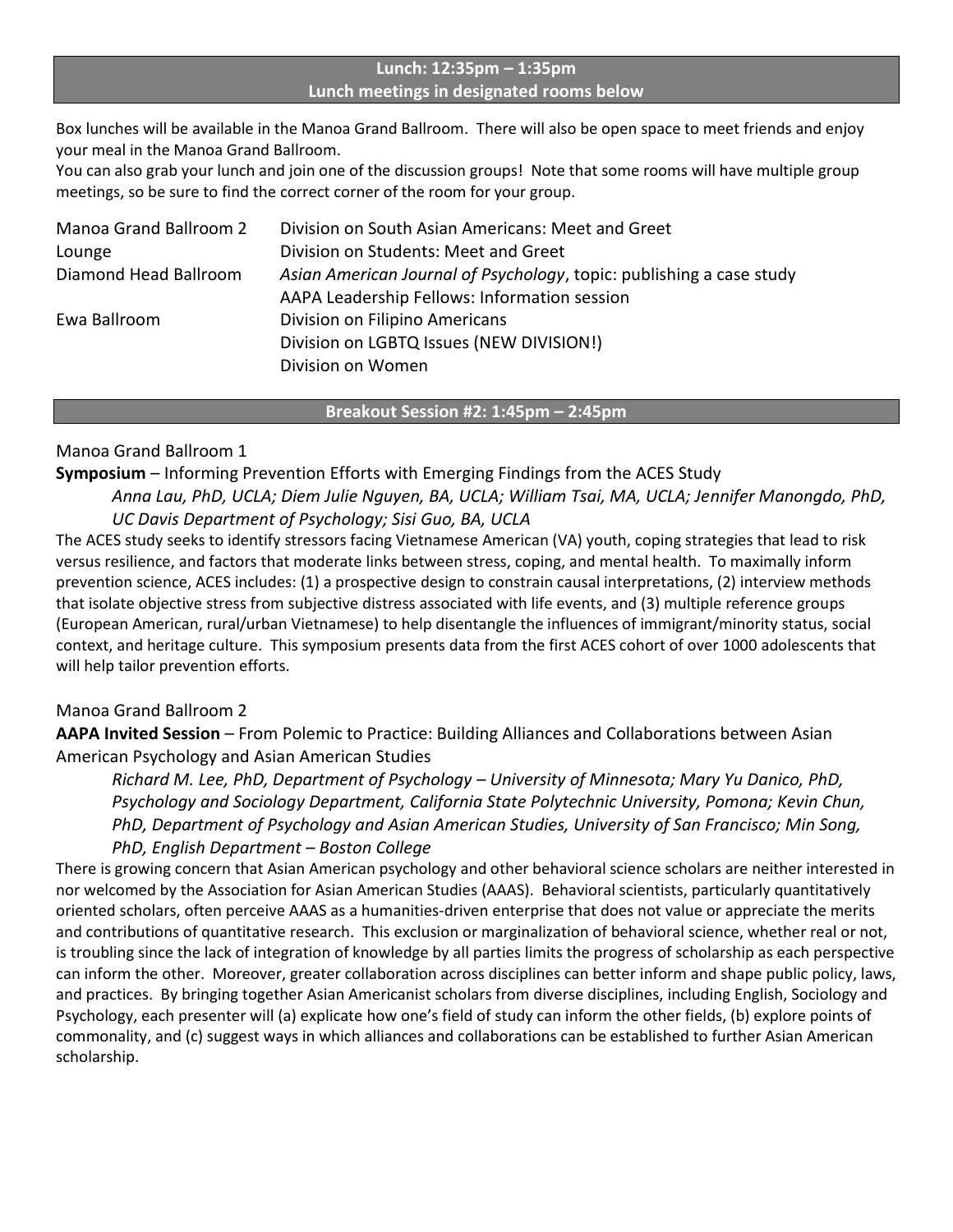#### **AAPA Leadership Fellows** – Challenging the Model Minority Myth: International and Asian American First-Generation College Students  $[CEU - 1.0$  unit available]

#### Catherine Bitney, PhD, Texas State University Counseling Center

#### *Bong'Joo'Hwang,'PhD,'The'Ohio'State'University'Counseling'and'Consultation Service*

This session aims to problematize the notion that all Asian and Asian American students are thriving in academia. Both Asian international and Asian American college students report experiences with a number of stressors, such as racial discrimination, pressures to conform to stereotypes, and struggles with navigating multiple cultures. The Asian American and Pacific Islander (AAPI) population consists of over 30 ethnic groups, which vary demographically with regard to language background, immigration history, religion, socioeconomic status, and educational attainment. A large portion of AAPI students are from low-income families, are the first in their family to attend college, and struggle financially to support themselves while attending school. Particular subgroups, such as Southeast Asians (Hmong, Laotian, Cambodians, and Vietnamese) and Pacific Islanders (people whose origins are Polynesia, Micronesia, or Melanesia) are often overshadowed by being grouped with other Asian Americans. For Asian American first-generation college students, those whose parent(s) or legal guardian(s) have not completed a bachelor's degree at a four-year college or university, a number of challenges complicate their academic pursuits. These ethnic subpopulations are at higher risk for lower income levels and poverty, language acquisition difficulties, lower graduation rates for high school and college, and occupational barriers. Asian international students bring in a great diversity and cultural richness to the US college campuses. According to the Institute of International Education's Open Door data, there were 764,495 international students enrolled in the 2011/12 year, of which 64% were from 32 different Asian countries. In comparison to the domestic students or White international students, Asian international students are more vulnerable to mental and physical health problems due to the extra layers of stress related to their acculturation and adjustment. Acculturative stress can bring out various kinds of problems for Asian international students, which include fatigue, headache, increased blood pressure, gastrointestinal problems, hopelessness, sadness, feelings of loss, anger, and a sense of inferiority. The acculturative stressors for Asian international students encompass English as second language, different educational system, different cultural norms, discrimination, and financial problems. Despite the higher risk for mental health problems, Asian international students tend to not seek help due to the stigma attached to mental health issues and lack of culturally appropriate services.

#### Ewa&Ballroom

#### **Interactive Session - Racism Through the Lens of Complex Trauma**

#### *Gureen'Singh,'Massachusetts'School'of'Professional'Psychology*

The presenter will begin the session with the definition of trauma (according to the DSM-IV-TR) and provide an overview of the current diagnostic criteria for trauma-related disorders from the DSM-IV-TR. Various weaknesses of these criteria, such as the limited scope of the definition of a traumatic event (threat to "physical integrity" only) as well as the failure to include experiences with multiple, prolonged exposures to trauma will be discussed. This critique will be considered within the historical context of the development of PTSD criteria, based upon the collective experiences of Vietnam War veterans. More specifically, the ethnocentric conceptualization of PTSD along with treatment of individuals diagnosed with it will be explored. The presenter will discuss the differences between physiologically- and culturally driven/dependent considerations in experiencing, reacting to and coping with traumatic events. A literature review of studies that have conceptualized racism as a form of trauma will be presented. Though these research studies have considered the experiences of racism as being similar to those of trauma, they have not utilized the complex trauma lens in their assessment and treatment procedures. The assertion that racism is a form of continuous and insidious trauma that occurs in isolation will be made. Clinical implication for conceptualizing racism as a form of complex trauma and utilizing this lens in assessment and treatment of the same will be provided. Finally, the presenter will open the floor for debate on whether the effects of racism should be assessed and treated as a formal diagnosis (increasing access to treatment) or experiences of racial/ethnic minorities needing to be validated in therapy (depathologizing the individual) as an unfortunate consequence of the existing power and oppression dynamics in society.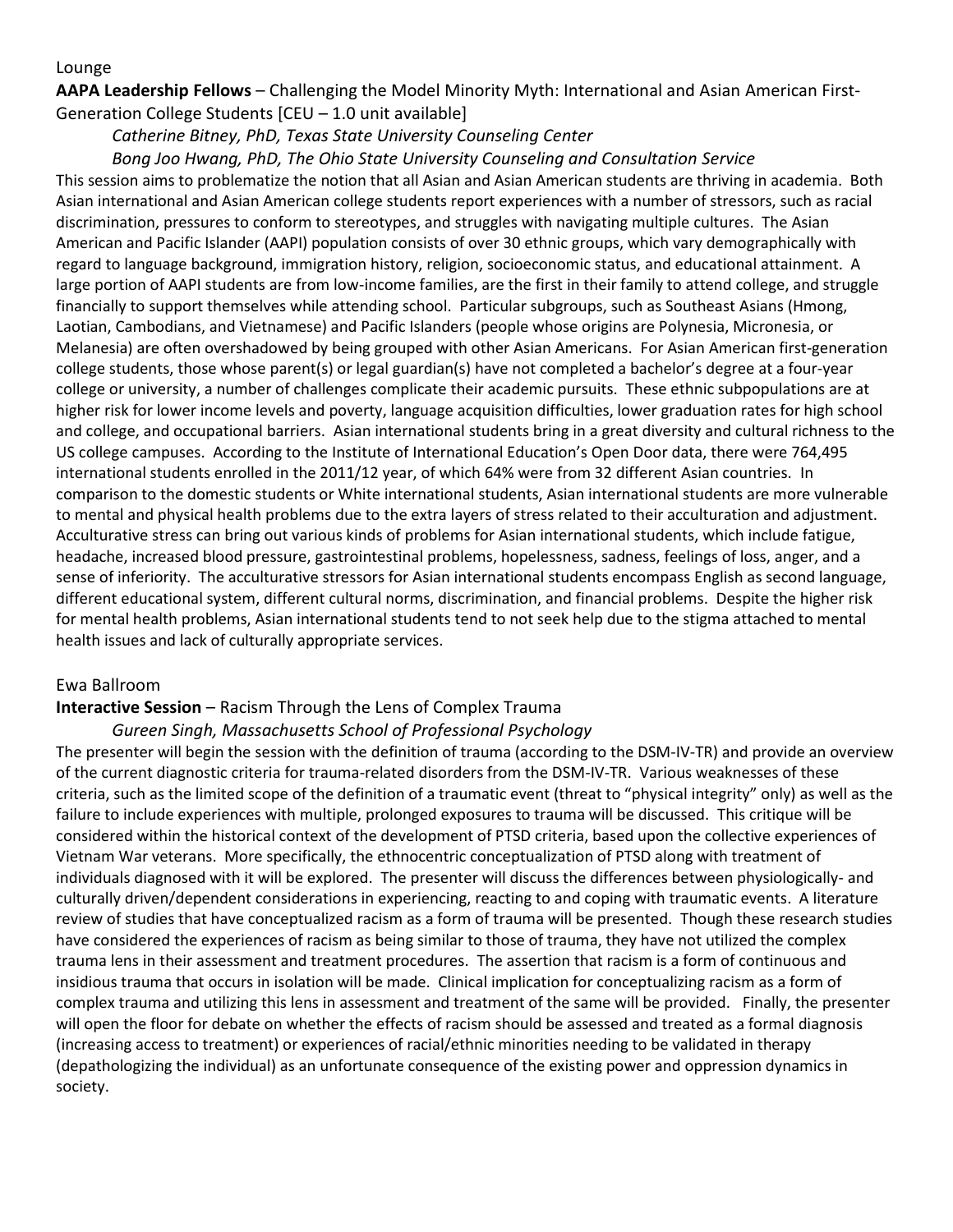#### Diamond Head Ballroom

**AAPA Dissertation Panel – Facilitated by Kevin Nadal, Chair of 2012 AAPA Dissertation Awards Committee** Writing the Unknown: An Expressive Writing Intervention with Adopted Korean American Adults

*Oh'Myo'Kim,'University'of'Minnesota,'Winner'of'the'2012'AAPA'Dissertation'Fellowship'Award* Pennebaker and Beall (1986) hypothesized that writing out emotions and thoughts regarding a stressful or traumatic event would produce similar psychological and health benefits for participants as talk therapies. Previous studies have found that writing interventions are effective in decreasing the amount of psychological stress and improving physical health outcomes after a trauma (Pennebaker & Chung, 2011), during life transitions (Cameron & Nicholls, 1998) and when dealing with issues of gay identity (Pachinkis & Goldfried, 2010). Adult adoptees, particularly transracial, transnational adoptees (TTA), are a unique population to study the effects of expressive writing. Though it is debated whether adoption, and more specifically the loss of birth family and birth culture, is a traumatic or stressful event, a qualitative study found that 70% of the 53 interviewed adopted adults, both domestic and international adoptees, expressed a moderate to significant amount of uncertainty and loss regarding their birth families (Powell & Afifi, 2005). Consequently, thoughts about birth family are often conflated with a feeling of loss surrounding birth culture (Kim, 2010). This study was an expressive writing intervention that examined whether writing about birth family and birth culture affected the psychological and physical health of adult Korean American adoptees. The study also explored correlates of birth family thoughts, specifically whether birth family thoughts was related to a ruminative response style and whether birth family thoughts moderated the effects of a writing intervention targeted at birth family and culture. Consistent with expectations, birth family thoughts were related to ruminative response styles and more negative psychological and physical health outcomes. Contrary to expectation, birth family thoughts did not moderate the relationship between expressive writing and psychological distress. The finding that adoption preoccupation differs by condition by search behavior builds on a recent finding that expressive writing should be assigned with care, and that writing may not be advised for individuals who struggle with continually searching for something that cannot be found.

Kumibo Ka Naman Diyan: Childhood Sexual Abuse Disclosures of Filipino American Men

#### Gregory Desierto, California School of Professional Psychology, Honorable Mention

Childhood sexual abuse disclosures of Asian American men remain understudied. This study investigated the childhood sexual abuse disclosures of twelve Filipino American men. Several factors emerged as salient for preventing and promoting disclosures. In general, participants avoided disclosures because they feared being perceived as weak, they reported their families had challenges with communicating their problems, and they wanted to preserve their family's harmony. Many participants required confidentiality, trust, and a close relationship before disclosing. Participants commonly disclosed to others who demonstrated emotional vulnerability, and who were willing to share personal experiences. Implications for families and mental health professionals are presented.

Consensus in Social Norms and Gambling Behavior

#### *Alan'Chan,'Asian'American'Center'on'Disparities'Research,'Honorable'Mention\**

Prevention programs are needed to address ethnic disparities in problem gambling. This study examined (a) ethnic variations in social norms towards gambling, and (b) the influence of consensus between reference group members in social norms among 2,273 college students. Contrary to expectations, Asian Americans reported lower social approval towards gambling from three reference groups than White Americans. Consensus in the frequency of gambling between family members and close friends were related to gambling after accounting for several important cognitive and demographic factors. Prevention efforts across ethnic backgrounds should capitalize on mutual reinforcement between members of these two reference groups in norms.

\*This project will not be presented today.

**Breakout%Session%#3:%2:55pm%ʹ 3:55pm**

#### Manoa Grand Ballroom 1

**Symposium** – Training Community Members to Become Wellness Coaches: Insuring Access to Affordable and Effective Care  $[CEU - 1.0$  unit available]

*DJ'Ida,'PhD,'National'Asian'American'Pacific'Islander'Mental'Health'Association'* The implementation of the Affordable Care Act offers hope of increased access to care for approximately 2 million AANHPIs. While this is good news, the question remains who will provide services to this population. The community cannot wait years for its members to receive their MDs or PhDs. This symposium will present a program to train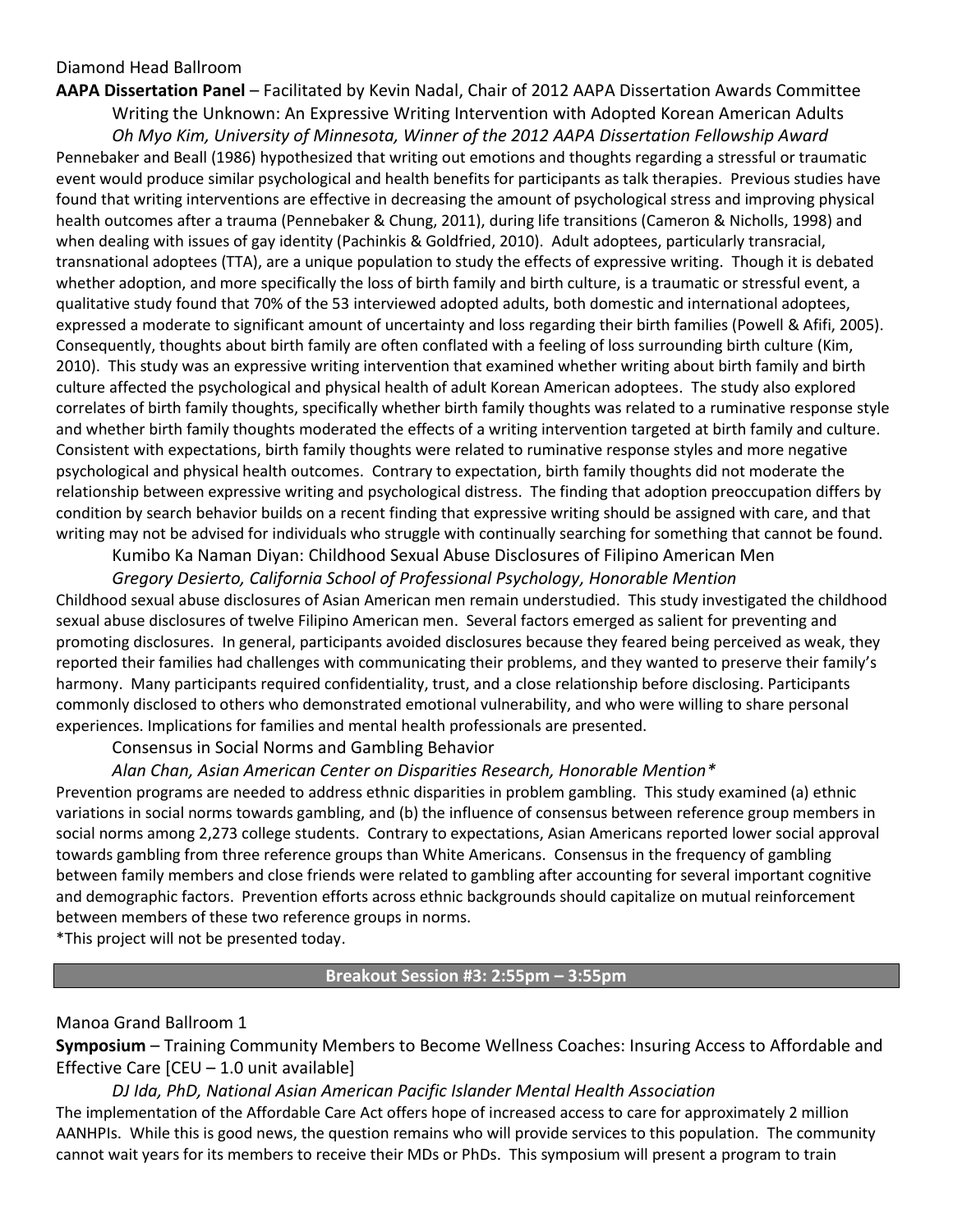bilingual community members to become Wellness Coaches, as well as a program that focuses on the cultural aspects of health care of Native Hawaiians. Wellness coaches fill a critical gap in the community's ability to address primary and behavioral health needs of AANHPIs.

#### Manoa Grand Ballroom 2

**Interactive Session** – Making Allies for Social Justice: Fostering Dialogue and Wellness for Asian American **Students** 

#### Grace Kim, PhD, Wheelock College; Yuying Tsong, PhD, California State University, Fullerton; Phitsamay *Uy,'EdD,'University'of'Massachusetts:Lowell'*

How do educators help teach undergraduate and graduate students to develop critical thinking about social inequities and social responsibility? What can educators do to empower students to prevent mental illness and promote wellness in Asian American communities? These are some questions that many educators in various disciplines grapple with, as we pursue effective strategies to teach about cultural competence in order to promote social justice and prevention. Teaching for social justice has theoretical grounding in transformative education philosophy, in which education is aimed at transforming individuals, communities, and society through empowerment (Freire, 1993). Specifically, aspects such as problematizing complex social variables (e.g., race, culture, class, and other areas of privileges and power), questioning of epistemology and social norms, incorporating marginalized perspectives, and personalizing knowledge (Suyemoto et al., 2009) contribute to the recognition of personal responsibility. At the same time, teaching for social justice is not an easy task, as instructors need to balance multiple content and process in and outside of the classroom. This interdisciplinary interactive session aims to provide an opportunity for educators to think together about how to provide social justice education in an effective way. Presenters are three faculty members in psychology and education, who teach courses with the specific aim of fostering social justice and prevention. The format of this interactive session involves a brief presentation and a facilitated discussion. Building from their experiences, the presenters will discuss strategies for teaching for social justice and prevention. Following the brief framing presentation, the presenters will facilitate a focused dialogue on effective teaching methods to promote social justice and prevention. The interactive session will conclude with collaboratively suggesting pedagogical and curricular strategies for teaching for social justice and empowerment in diverse contexts both in predominantly WEA university contexts with few Asian American students and also in contexts with large Asian American communities.

#### Lounge

**Symposium** – Towards a Comprehensive Culturally Grounded Leadership Model for Ethnic Minority Psychologists

#### *Erika'Morton,'PhD,'Veterans'Affairs;'Wendy'Peters,'PhD;'Michiko'Iwasaki,'PhD;'Anne'Saw,'PhD;'* Ezequiel Pena, PhD; Faith Troupe, PhD

The Council of National Psychological Associations for the Advancement of Ethnic Minority Interests formed a Leadership Development Institute (CLDI) in response to low numbers of psychologists of color assuming leadership positions. The CLDI includes fellows from AAPA; SIP; ABPsi; NLPA; Division 45; and Division 17. The fellows developed a qualitative research study to understand the leadership trajectories of ethnic minority psychologists. Themes addressed are pathways to leadership, leadership qualities, management of unique challenges, and approaches for increasing ethnic minority leaders. Symposium presenters will discuss strategies for building and sustaining cross-ethnic collaborations to support the continued advancement of ethnic minority psychology.

#### Ewa&Ballroom

#### **Interactive Session** – The Intersectionality of Racism and Sexism for Asian American Women

#### *Shruti'Mukkamala,'MS,'University'of'Massachusetts:Boston;'Fanny'Ng,'MA,'University'of' Massachusetts:Boston;'Karen'Suyemoto,'PhD,'University'of'Massachusetts:Boston*

Asian American women stand at the intersection of two forms of discrimination. As racial and ethnic minorities, they are targets of racism, and as females, they are also targets of sexism. However, research in the area of racism against Asian Americans often seems to ignore the experiences of Asian American women, while research in the areas of sexism seems to overlook the experiences of sexism specific to Asian American women. Being a target of multiple forms of oppression seems to make these women's intersectionality invisible (Purdie-Vaughns & Eibach, 2008). Historically and currently, Asian American women are oppressed in various ways. For example, on average Asian American women earn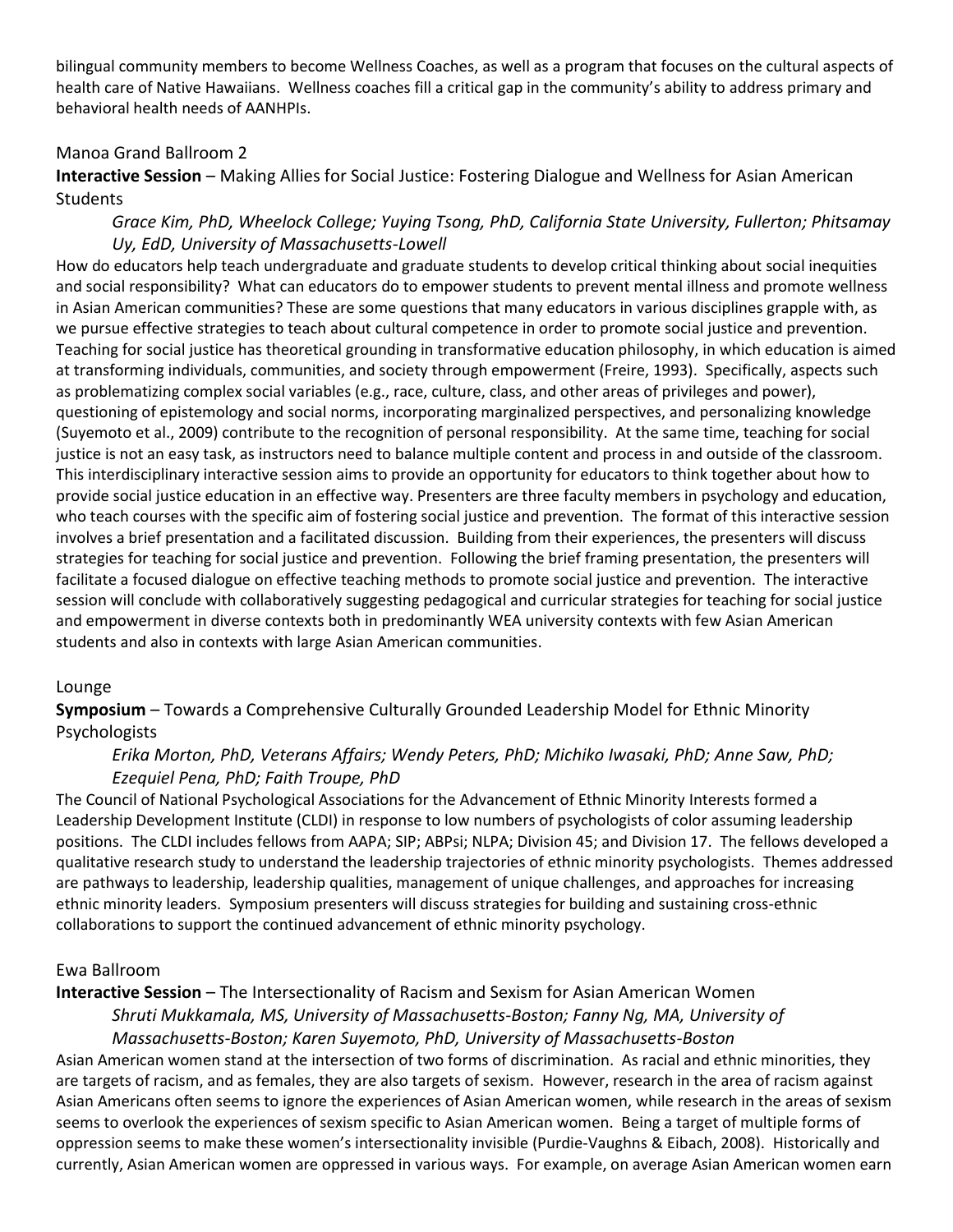76 dollars for every 100 dollars earned by Asian males in similar professions and work histories (Reeves and Bennett, 2003). Asian American females are also more likely to have less than a high school education, while males have a greater percentage of bachelor's degree or higher. The stereotypes of Asian American women are a form of "gendered racism" (Patel, 2007) that specifically targets Asian American women. Stereotypes of Asian American women, range from the highly sexualized images of the "geisha girl" to the subservient and fragile "China Doll," the diabolical and aggressive "Dragon Lady" or the invisible "Worker Bee" (Root, 1995). These stereotypes reflect perceptions of Asian American women that are very difficult to counter. Research in the area of microaggressions lends support to these experiences with exoticization of Asian American women emerging as a unique theme outlining the subtle racism directed at Asian American women (Sue et al., 2009). The focus of this interactive session is to examine the experiences of Asian American women as targets of both racism and sexism simultaneously through a brief presentation followed by a facilitated discussion. Presenters will introduce the topic of intersectionality of racism and sexism and present a thematic overview of the literature addressing the prevalence of racism and sexism, types of racism and sexism experienced by Asian American women, and mental health effects. Presenters will then facilitate a discussion with participants related to experiences of being an Asian American woman and ways of understanding these experiences given intersectional theory. The session will end with recommendations for clinical interventions and research.

#### Diamond Head Ballroom

**Symposium** – When You Remember Me Incorrectly: Influence of Attitudes towards Asian Americans on Implicit and Explicit Behaviors

*Ålice W. Cheng, PhD, University of Hartford; Janine M. O'Brien, MA, University of Hartford; Marc Bugazad,'MA,'University'of'Hartford;'Stephanie'P.'Sanchez,'MA,'University'of'Hartford*

The present study explored the impact of attitudes towards minority membership and its influence on individuals' automatic unconscious response to racial stereotypes and one's racial identity awareness and color-blind racial attitude with respect to Asian Americans. The relationship between positive and negative racial attitudes toward Asian Americans was explored via self-report explicit behaviors. Results indicated that attitudes towards Asian Americans influenced individuals' explicit behaviors, memory recall accuracy, and likelihood of interaction with Asian Americans. The model minority stereotype, although seemingly innocuous continued to do more harm than good to Asian Americans at conscious and subconscious levels.

## **Poster%Session%#2:%4:00pm%ʹ 5:00pm\* Lanai**

#### **Snack provided in Manoa Grand Ballroom**

\*Presenters for Poster Session #2 can put up their posters after the convention lunch hour, and should remove them by 5pm.

- 1. Accessibility of VA Mental Healthcare in the Pacific Islands: Impact on Families of Veterans Diagnosed with PTSD (Jennifer Howell & Alyssa Mansfield)
- 2. Acculturation, Intergenerational Family Conflict, and Psychological Distress Among Taiwanese immigrants *(Wan:Chen'Weng)*
- 3. Adult Attachment and College Adjustment Among Asian American Students: Roles of Bicultural Self-Construals and Differentiation of Self (Keum-Heyong Choi)
- 4. Are We Really Making a Mountain Out of a Molehill? Examining Physiological Impact of Microaggressions *(Azrael'Nickens,'Gloria'Wong,'Sammy'Cheuk,'Ryan'Rhodes,'Emily'Kasai'&'Queena'Poon)*
- 5. Chinese Immigrant Relatives' Perspectives of Stigma and Disclosure of Consumer's Schizophrenia (Ren Li, *Rachel'Chang,'Sara'Chung,'Wei'Qi'& Lailuyun'Xu)*
- 6. Culturally-Informed Clinical Considerations for Bangladeshi Immigrant Families (Rumiko Okada, Cristina<sup>)</sup> *Magalhaes'&'Fahmina'Hasin)*
- 7. Development of the Attitudes Toward Seeking Medical Care Scale *(Robert Lim, Na-Yeun Choi, Gloria Huh, Kayi'Hui,'Minji'Yang,'Li:Ling'Lin,'Rebekah'Grome,'Jerome'Farrell'&'Matthew'Miller)*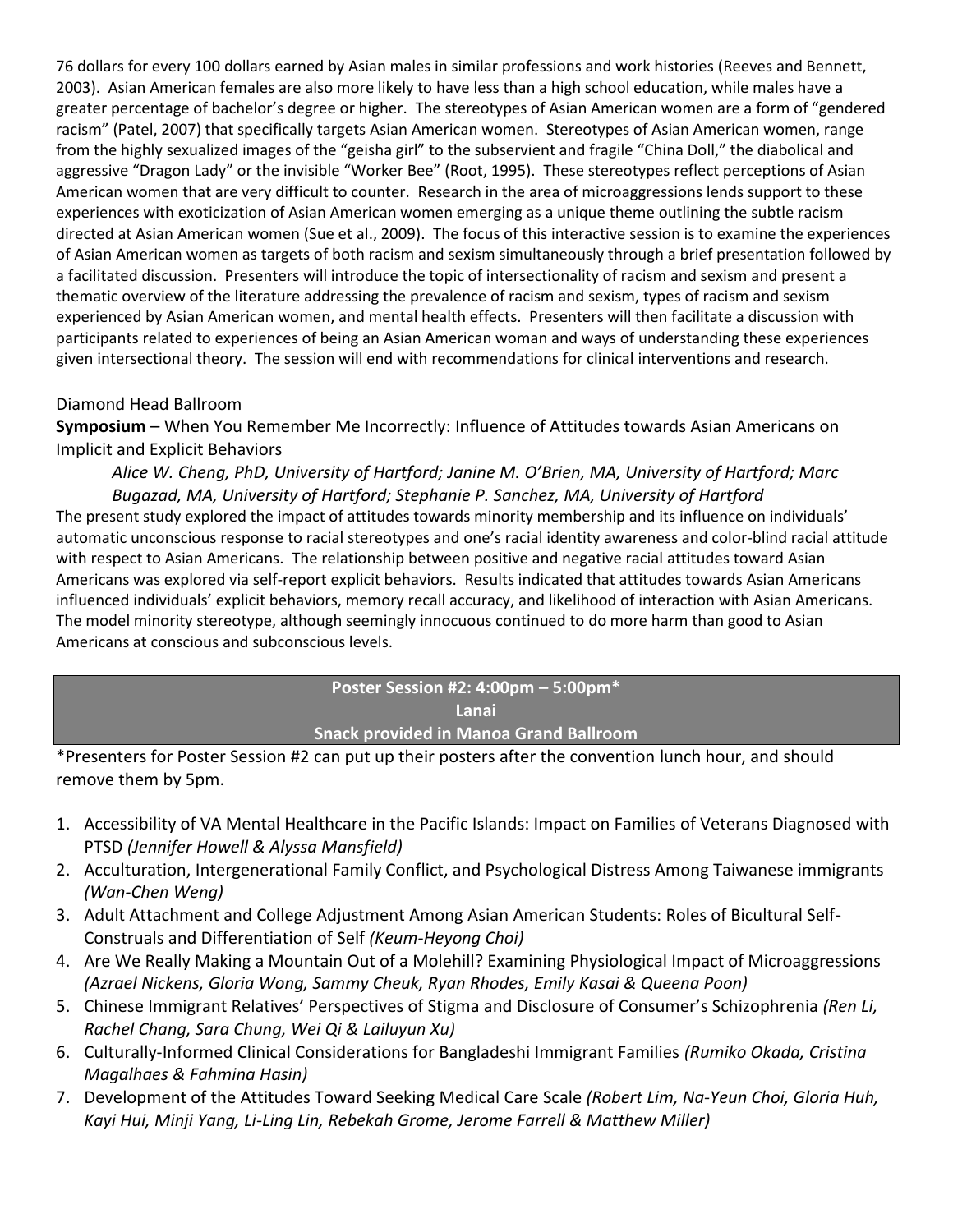- 8. Do Perfectionist Types Change During Cross-National Transitions: A Study with New Chinese International Students (Yu Cunningham, Kenneth Wang, Yuting Wang, Lu Tian & Mayo Fujiki)
- 9. Emotional Self-Control, Loss of Face, Etiology Beliefs, and Willingness to See a Counselor Among Asian American College Students: A Test of a Multiple Mediation Model (Paul Kim, Katie Stutts & Cassi Teel)
- 10. Examining Body Mass Index and Self-Construal as Predictors of Eating Symptoms in Female Students: A Study of Asian and European American Females (Jenny Lee, Emma Kahle, Elizabeth Yu, Elizabeth Lin & *Edward'Chang)*
- 11. Examining the Relationship Between Coping, Racial Socialization, and Racial Identity for Asian-Americans *(Leslie'Jaeyoun'Shin,'Arielle'Smith,'Alvin'Alvarez'&'Helen'Pang)*
- 12. 'Excessive Thinking' as a Cultural Idiom Used by Chinese Groups to Explain Relatives' Psychiatric Etiology *(Lijie'Wang,'Carolyn'Luguya,'Diheng'Zhang,'Chak'Wong,'Sophie'Yang &'Michiko'Matsuba)*
- 13. Help-Seeking Attitudes in Chinese: The Effect of Acculturation Profile and Loss of Face (Zhenni Wang)
- 14. Hmong Parents' Role, Beliefs and Knowledge of their Child's Higher Education Experience (Pa Her, Shee Yee *Chang,'Ker'Thao,'Alberta'Gloria,'Hnub'Vang,'Maimoua'Xiong,'Michelle'Xiong,'Saengthong'Douangdara,' Rose'Yang,'Pa'Tou'Vue'&'Mayta'Lor)*
- 15. Not American Enough, Not Filipino Enough: Experiences of Inter- and Intra-group Discrimination in the Words of Filipino American Young Adults *(Andrew Paves, Joyce Yang, Daniel Acierto & Mary Larimer)*
- 16. Parental Involvement, Internalized Stereotypes, & Living Up to Expectations on Asians' Career Development&*(Kelly'Liao,'Frances'Shen'&'W.'Todd'Abraham)*
- 17. Preventing the Abuse Cycle: Risk and Protective Factors for Asian American and Pacific Islander Women Experiencing Interpersonal Violence (Kaitlyn Masai & Michi Fu)
- 18. Prevention Strategies of Depression in Chinese Older Adults (Hollis Tsoi, Joe Nee & Michi Fu)
- 19. Surviving and Thriving of Counseling Psychologists as Faculty in Non-Counseling Psychology Programs (Yuki *Okubo,'Angela'Kim'&'Janie'Pinterits)*
- 20. Testing the Parents: Evaluating Mental Health Knowledge in Chinese American Parents Towards the Development of Psycho-educational Programming (Cindy Liu & Huijun Li)
- 21. The Effects of Emotional Distress, Parenting Stress, and Marital Satisfaction on Potential Child Physical Maltreatment&Among&Chinese&Mothers&*(Christine'Wai'&'Eddie'Chiu)*
- 22. The Immediate Emotional Impact of Racial Microaggressions and the Moderating Effects of Racial Identity *(Gloria'Wong,'Megan'Dunn,'Megan'Lung,'Trang'Tran,'Fiona'Walker'&'Callie'Woods)*
- 23. The Relationship Between Vietnamese Ethnicity and Caregiving on Psychological Distress *(Oanh Meyer)*
- 24. The Longitudinal Effects of Parenting on Alcohol Problems Differed Across European and Asian American adolescents: A Moderated Mediation Model (Jeremy Luk, Kevin King, Carolyn McCarty, Ann Vander Stoep *&'Elizabeth'Mccauley)*
- 25. The Persistence of Asian American Masculinity Stereotypes: Comparing Newspaper Stereotypes Between Jeremy Lin and Tim Tebow (Yu Chak Sunny Ho, Rashun Miles & Jessica Benson)
- 26. To Whom They Disclose Their Mental Illness: The Comfort Level and Implications for Anti-Stigma Interventions for Asian Immigrants (Shijing Jiang, Shuchang Kang, Chak Wong, Yisha Wu, Jeanette Chong, *Melissa'McPeck'&'Carolina'Gougenheim)*

#### **Mentor-Mentee Reception: 5:00pm - 5:50pm Manoa%Grand%Ballroom**

This reception is a prime opportunity for Asian American students and early career professionals to network with more experienced professionals. Using a semi-structured format, students and professionals will be matched along similar topics of interest indicated on the registration questionnaire. Mentors will remain in designated tables for professional development topic areas, whereas mentees may alternate tables and mentors during the hour to meet their needs.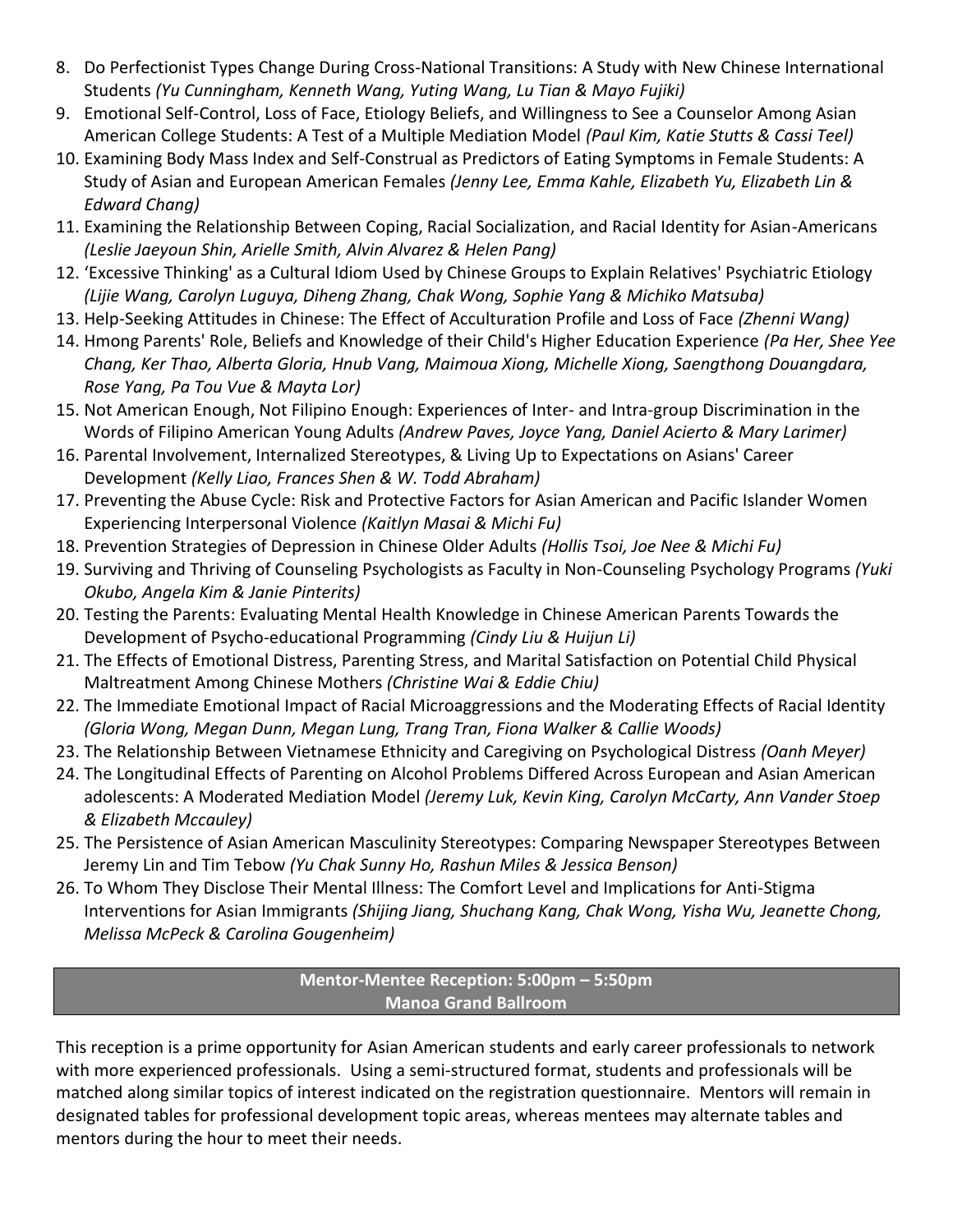#### **Closing Remarks: 5:50pm - 6:15pm Manoa%Grand%Ballroom**

Announcements of the Race Card Contest winner, the Best Poster Awards, the Student Travel Award winners, the Division on Women Awards, the Division on South Asian Americans Student Award, and the Asian American Journal of Psychology Paper of the Year Award.

> **AAPA%Awards%Banquet:%7:00pm%ʹ 10:00pm The Willows Restaurant**

#### **Please make sure that you have received your banquet tickets from Registration, and remember to bring your tickets to the restaurant!**

Please join us for a special celebration that also highlights three styles of hula performances including Hula Kahiko, Hula Auana, and Hapa-Ha'ole Era. There will be live music, chanting, and audience participation!

At the banquet, we will be presenting our 2013 Dissertation Research Grant Award, AAPA Early Career Awards for Service and Research, the AAPA-APF Okura Community Leadership Award, the AAPA Distinguished Contributions Award, two AAPA Lifetime Achievement Awards, and three AAPA Fellows designations. A special Presidential Citation award will also be announced. We will also be honoring the contributions of the outgoing Executive Committee Members, and celebrating the installation of the new President and Vice President of AAPA.

Don't miss out on the after-party and karaoke, which will begin at King's Korner starting from 9.30pm. Fundraising for next year's student travel fund will occur here all night long!

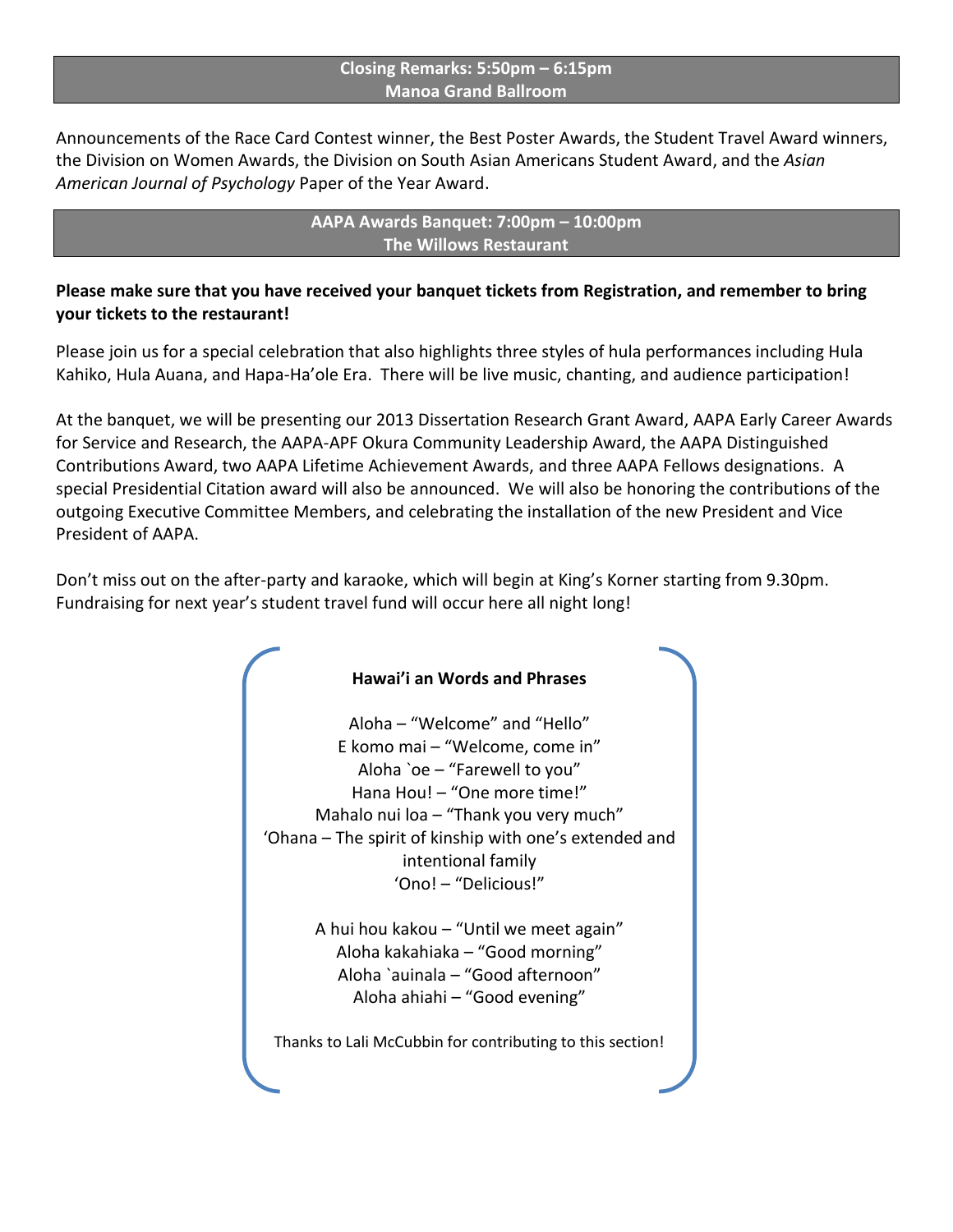## **Thank you to the following departing officers and leaders for their service to AAPA:**

Richard M. Lee, PhD, President Anna S. Lau, PhD, Vice President Richelle Concepcion, PhD, Board of Directors Grace Kim, PhD, Board of Directors Richard Q. Shin, PhD, Finance Officer Matthew R. Lee, PhD, Convention Co-chair 2012-2013

#### **2012-13 Asian American Psychological Association Executive Committee**

**President** Richard M. Lee, PhD

**Vice President** Anna S. Lau, PhD

**President Elect** Sumie Okazaki, PhD

**Finance** Richard Q. Shin, PhD

**Membership** Frances C. Shen, PhD

**Communications%Officer** Ulash Thakore-Dunlap, PhD **Secretary/Historian** Linda Juang, PhD

**Delegate to APA Council** Alvin Alvarez, PhD

**Board of Directors** Richelle Concepcion, PhD Grace Kim, PhD Cindy Hsin-Ju Liu, PhD My Linh Vo (Student Representative)

*Asian!American!Journal!of!Psychology* **Editor** Frederick T.L. Leong, PhD

**Thank you! We look forward to seeing you next year!**